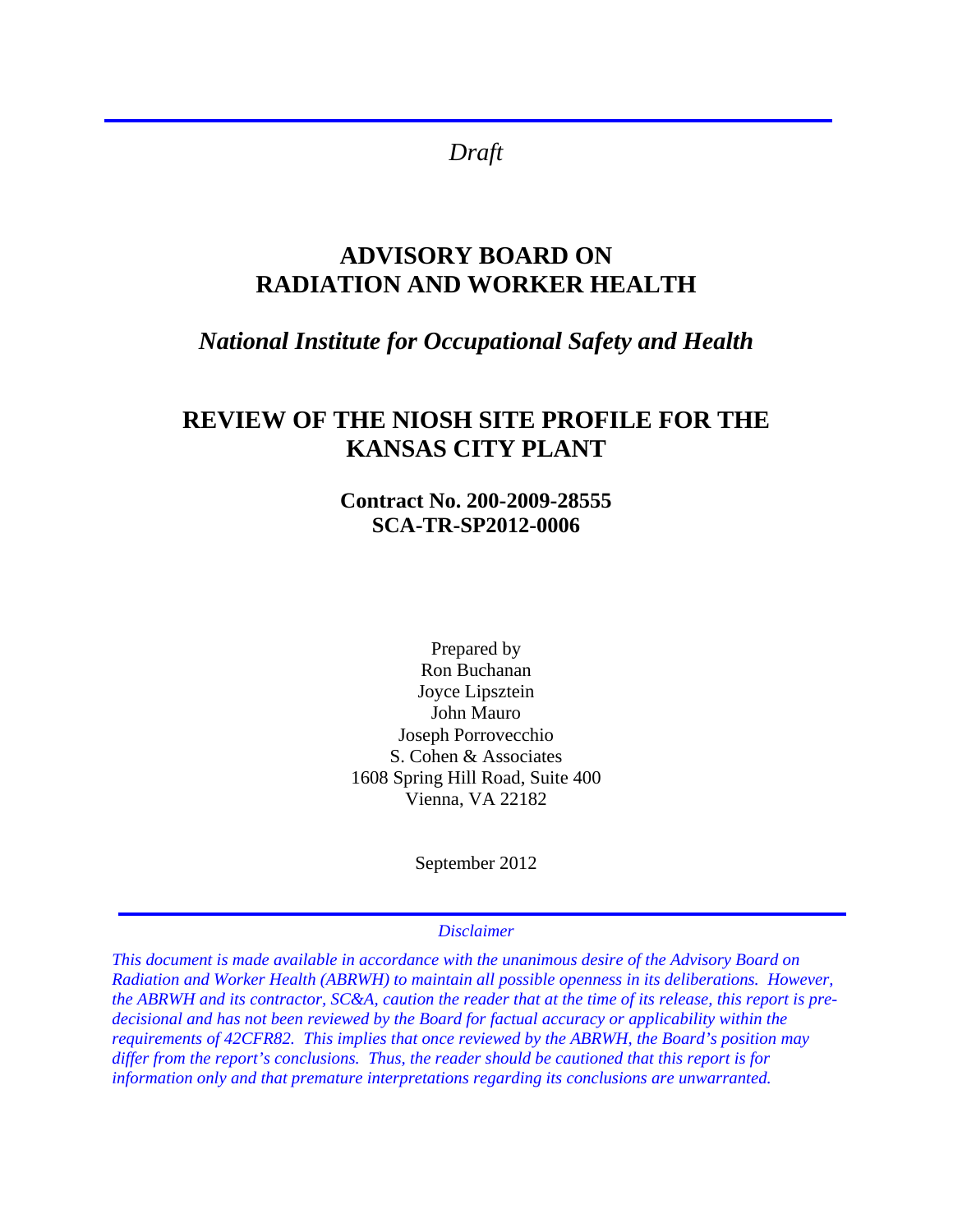| <b>Effective Date:</b> | Revision No. | Document No.       | Page No.       |
|------------------------|--------------|--------------------|----------------|
| September 6, 2012      | (Draft)      | SCA-TR-SP2012-0006 | $\angle$ of 29 |

| <b>S. COHEN &amp; ASSOCIATES:</b>                                    | Document No.<br>SCA-TR-SP2012-0006 |
|----------------------------------------------------------------------|------------------------------------|
| <b>Technical Support for the Advisory Board on</b>                   | <b>Effective Date:</b>             |
| <b>Radiation &amp; Worker Health Review of</b>                       | Draft – September 6, 2012          |
| <b>NIOSH Dose Reconstruction Program</b>                             | Revision No.                       |
|                                                                      | $0 - (Draff)$                      |
| <b>REVIEW OF THE NIOSH SITE PROFILE FOR</b><br>THE KANSAS CITY PLANT | Page 2 of 29                       |
|                                                                      | Supersedes:                        |
| Task Manager:                                                        |                                    |
| Date:<br>Joseph Porrovecchio                                         | N/A                                |
| Project Manager:                                                     | $Reviewer(s)$ :<br>John Mauro      |
| Date:<br>John Stiver, CHP                                            | John Stiver                        |

#### **Record of Revisions**

| <b>Revision</b><br><b>Number</b> | <b>Effective</b><br>Date | <b>Description of Revision</b> |
|----------------------------------|--------------------------|--------------------------------|
| $0$ (Draft)                      | 09/06/2012               | Initial issue                  |
|                                  |                          |                                |
|                                  |                          |                                |
|                                  |                          |                                |
|                                  |                          |                                |
|                                  |                          |                                |
|                                  |                          |                                |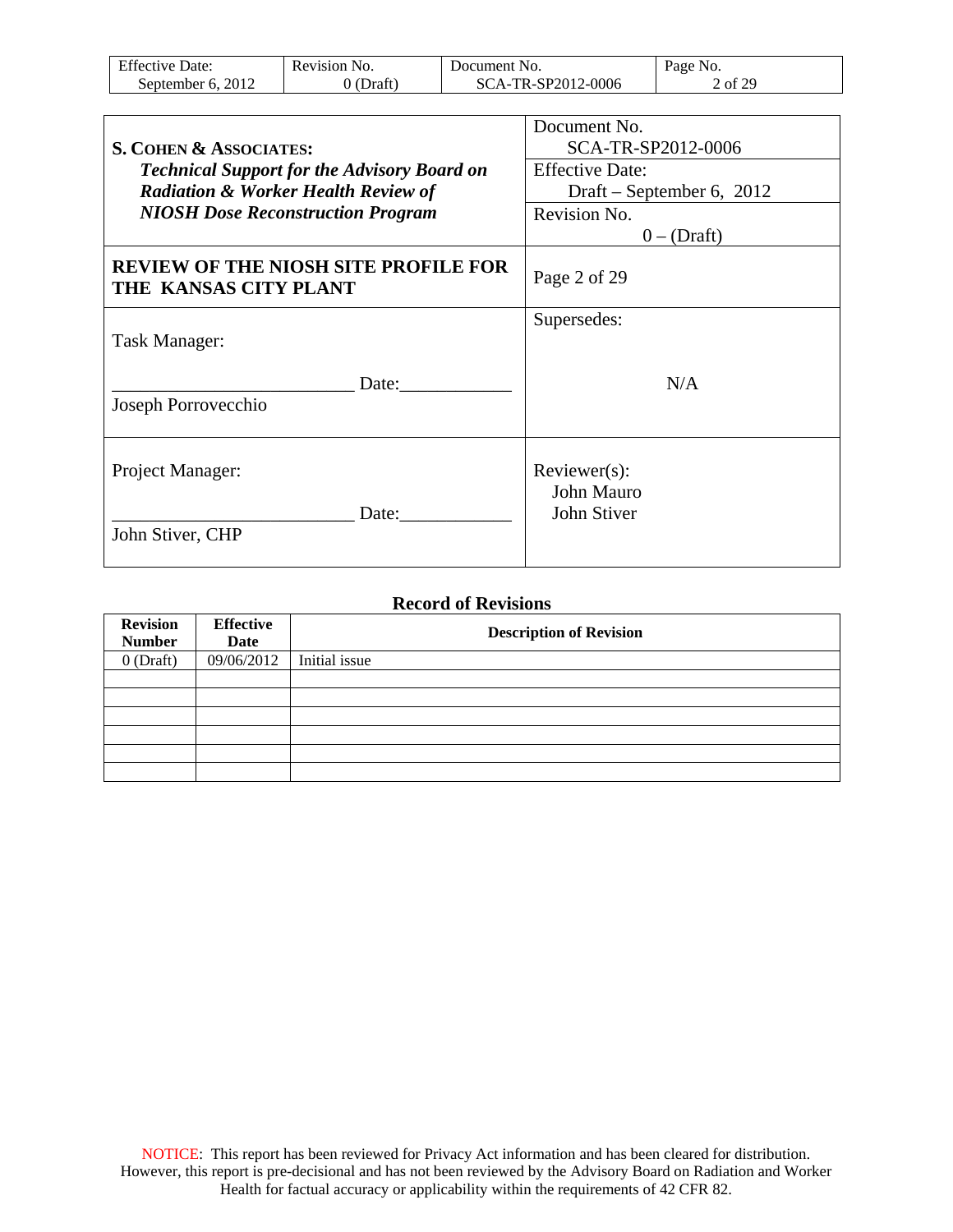| <b>Effective Date:</b> | Revision No. | Document No.       | Page No. |
|------------------------|--------------|--------------------|----------|
| September 6, 2012      | $0$ (Draft)  | SCA-TR-SP2012-0006 | 3 of 29  |

## **TABLE OF CONTENTS**

| 1.0 |     |                                                                              |  |
|-----|-----|------------------------------------------------------------------------------|--|
|     | 1.1 |                                                                              |  |
|     |     | 1.1.1<br>1.1.2<br>1.1.3                                                      |  |
|     |     | 1.1.4<br>Objective 5: Regulatory Compliance and Quality Assurance 9<br>1.1.5 |  |
|     | 1.2 |                                                                              |  |
| 2.0 |     |                                                                              |  |
|     | 2.1 | Summary of the History of Kansas City Plant (KCP) Operations11               |  |
|     | 2.2 |                                                                              |  |
| 3.0 |     |                                                                              |  |
| 4.0 |     |                                                                              |  |
| 5.0 |     |                                                                              |  |
|     | 5.1 |                                                                              |  |
|     | 5.2 |                                                                              |  |
|     |     | 5.2.1<br>5.2.2                                                               |  |
|     |     | 5.2.3<br>5.2.4                                                               |  |
|     | 5.3 |                                                                              |  |
| 6.0 |     |                                                                              |  |
|     | 6.1 |                                                                              |  |
|     |     | 6.1.1<br>6.1.2                                                               |  |
|     |     | 6.1.3<br>6.1.5                                                               |  |
|     | 6.2 |                                                                              |  |
|     |     | 6.2.1<br>6.2.2                                                               |  |
| 7.0 |     |                                                                              |  |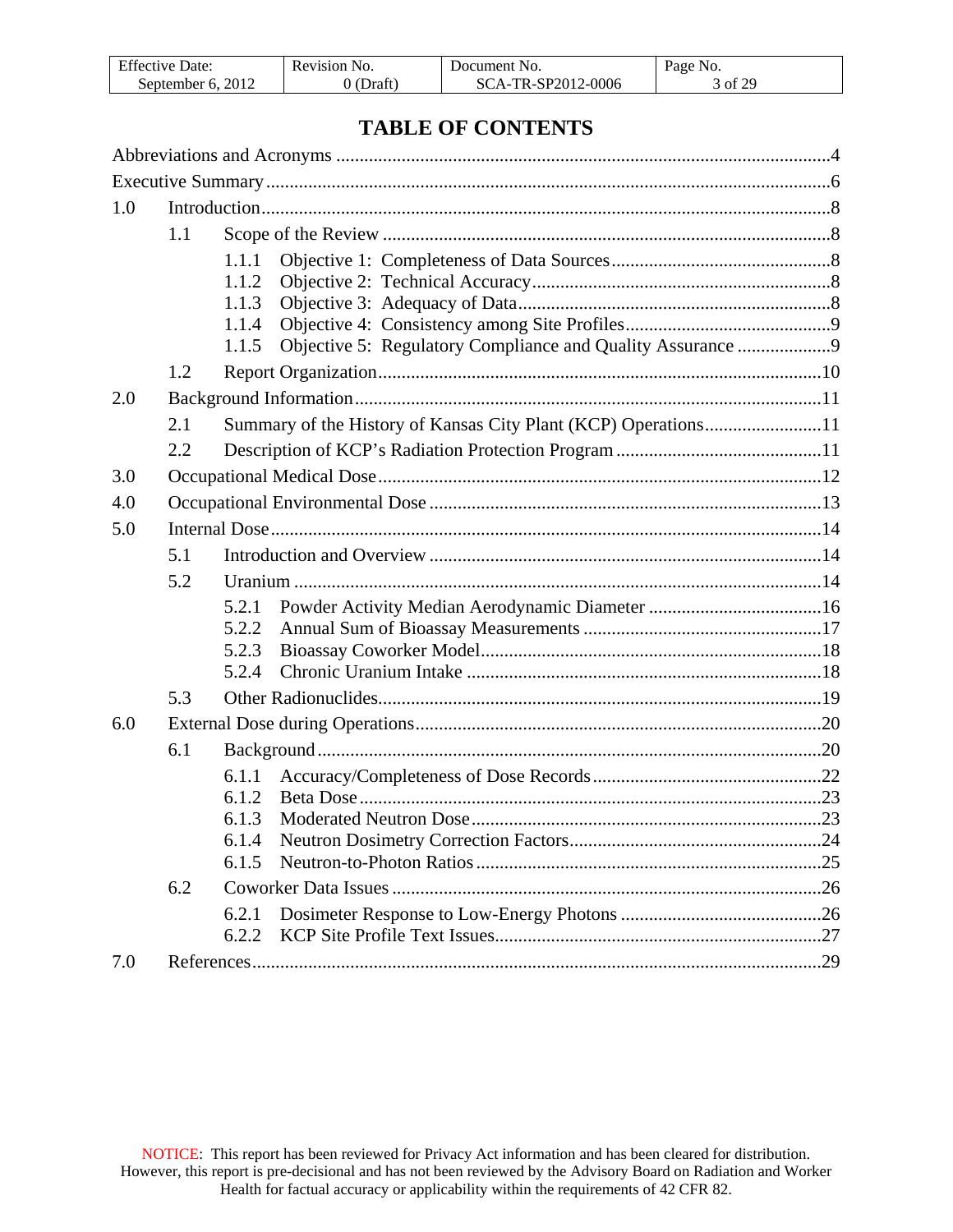| <b>Effective Date:</b> | Revision No. | Document No.       | Page No. |
|------------------------|--------------|--------------------|----------|
| September 6, 2012      | $0$ (Draft)  | SCA-TR-SP2012-0006 | 4 of 29  |

## **ABBREVIATIONS AND ACRONYMS**

<span id="page-3-0"></span>

| <b>Advisory Board</b><br>or Board | Advisory Board on Radiation and Worker Health                       |
|-----------------------------------|---------------------------------------------------------------------|
| <b>AMAD</b>                       | activity median aerodynamic diameter                                |
| AP                                | anterior-posterior                                                  |
|                                   |                                                                     |
| AWE                               | <b>Atomic Weapons Employer</b>                                      |
| <b>BNL</b>                        | <b>Brookhaven National Laboratory</b>                               |
| $\text{cm}^2$                     | square centimeter                                                   |
| <b>DCF</b>                        | dose conversion factor                                              |
| <b>DOE</b>                        | U.S. Department of Energy                                           |
| <b>DOELAP</b>                     | <b>DOE Laboratory Accreditation Program</b>                         |
| dpm                               | disintegrations per minute                                          |
| DU                                | depleted uranium                                                    |
| <b>FRC</b>                        | <b>Federal Records Center</b>                                       |
| g/cm <sup>3</sup>                 | gram per cubic centimeter                                           |
| <b>GSD</b>                        | geometric standard deviation                                        |
| Hp                                | personal dose equivalent at tissue depth $d (d = 10$ mm or 0.07 mm) |
| <b>ICRP</b>                       | International Commission on Radiological Protection                 |
| <b>KCP</b>                        | <b>Kansas City Plant</b>                                            |
| $\mu$ Ci/m <sup>3</sup>           | microcurie per cubic meter                                          |
| $\mu$ g/L                         | microgram per liter                                                 |
| $\mu$ m                           | micron                                                              |
| <b>MDL</b>                        | minimum detectable level                                            |
| MeV                               | million electron volt                                               |
| mg/cm <sup>2</sup>                | milligram per square centimeter                                     |
| mrem                              | millirem                                                            |
| <b>NARA</b>                       | National Archives and Records Administration                        |
| <b>NIOSH</b>                      | National Institute for Occupational Safety and Health               |
| <b>NNSA</b>                       | <b>National Nuclear Security Administration</b>                     |
| n/p                               | neutron-to-photon ratio                                             |
| <b>NOCTS</b>                      | NIOSH OCAS Claims Tracking System                                   |
| <b>NTA</b>                        | Nuclear Track A (film)                                              |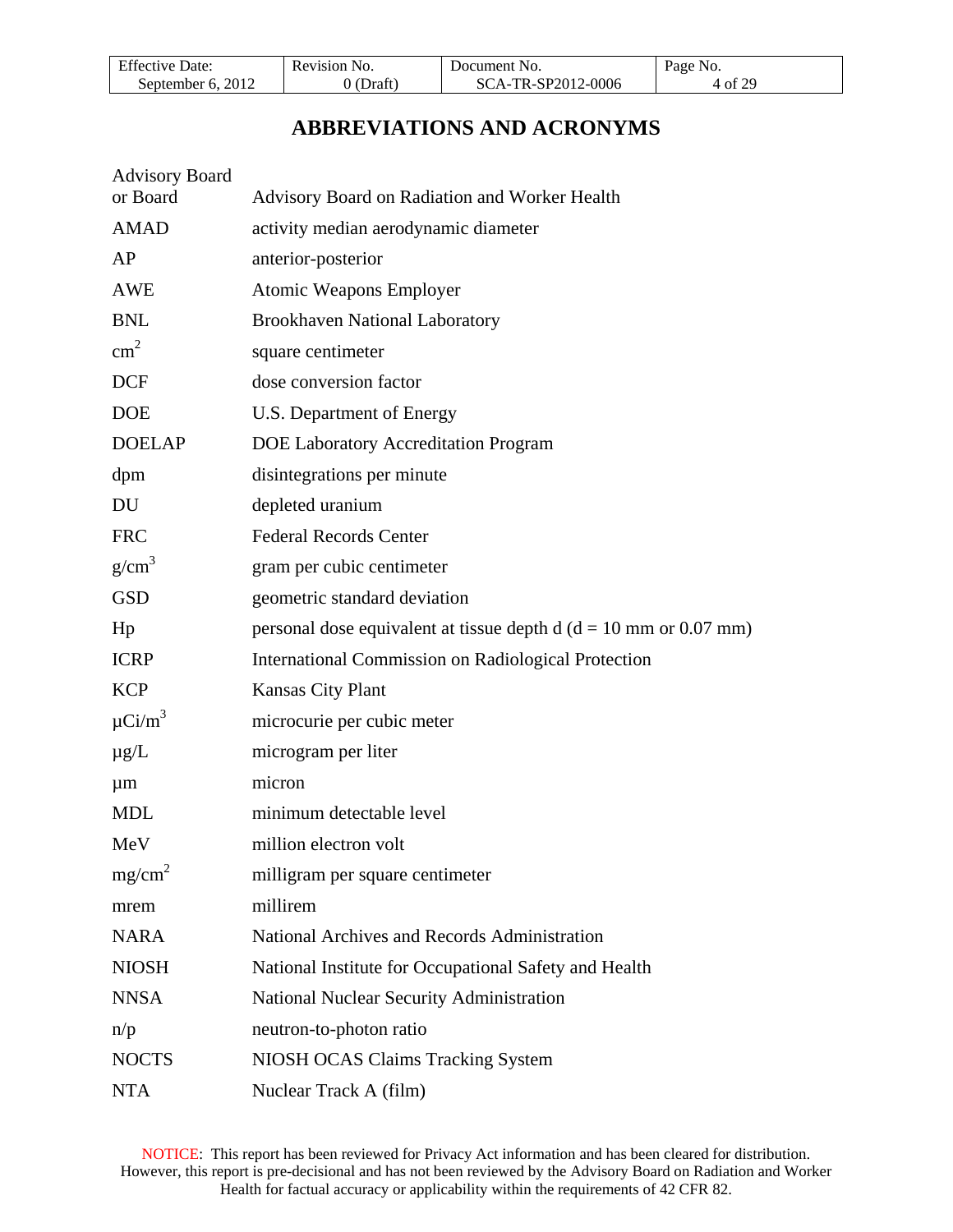| <b>Effective Date:</b> |                                      | Revision No.                           | Document No.       | Page No. |
|------------------------|--------------------------------------|----------------------------------------|--------------------|----------|
| September 6, 2012      |                                      | $0$ (Draft)                            | SCA-TR-SP2012-0006 | 5 of 29  |
|                        |                                      |                                        |                    |          |
| pCi                    |                                      | picocuries                             |                    |          |
| <b>ORAUT</b>           |                                      | Oak Ridge Associated Universities Team |                    |          |
| rem                    |                                      | Roentgen equivalent man                |                    |          |
| <b>RGD</b>             | radiation generating device          |                                        |                    |          |
| SC&A                   | S. Cohen and Associates (SC&A, Inc.) |                                        |                    |          |
| <b>SRDB</b>            | <b>Site Research Database</b>        |                                        |                    |          |
| <b>TBD</b>             | <b>Technical Basis Document</b>      |                                        |                    |          |
| <b>TLD</b>             | thermoluminescent dosimeter          |                                        |                    |          |
| <b>TMA</b>             |                                      | Thermo Analytical, Inc.                |                    |          |
| UO <sub>2</sub>        |                                      | uranium oxide                          |                    |          |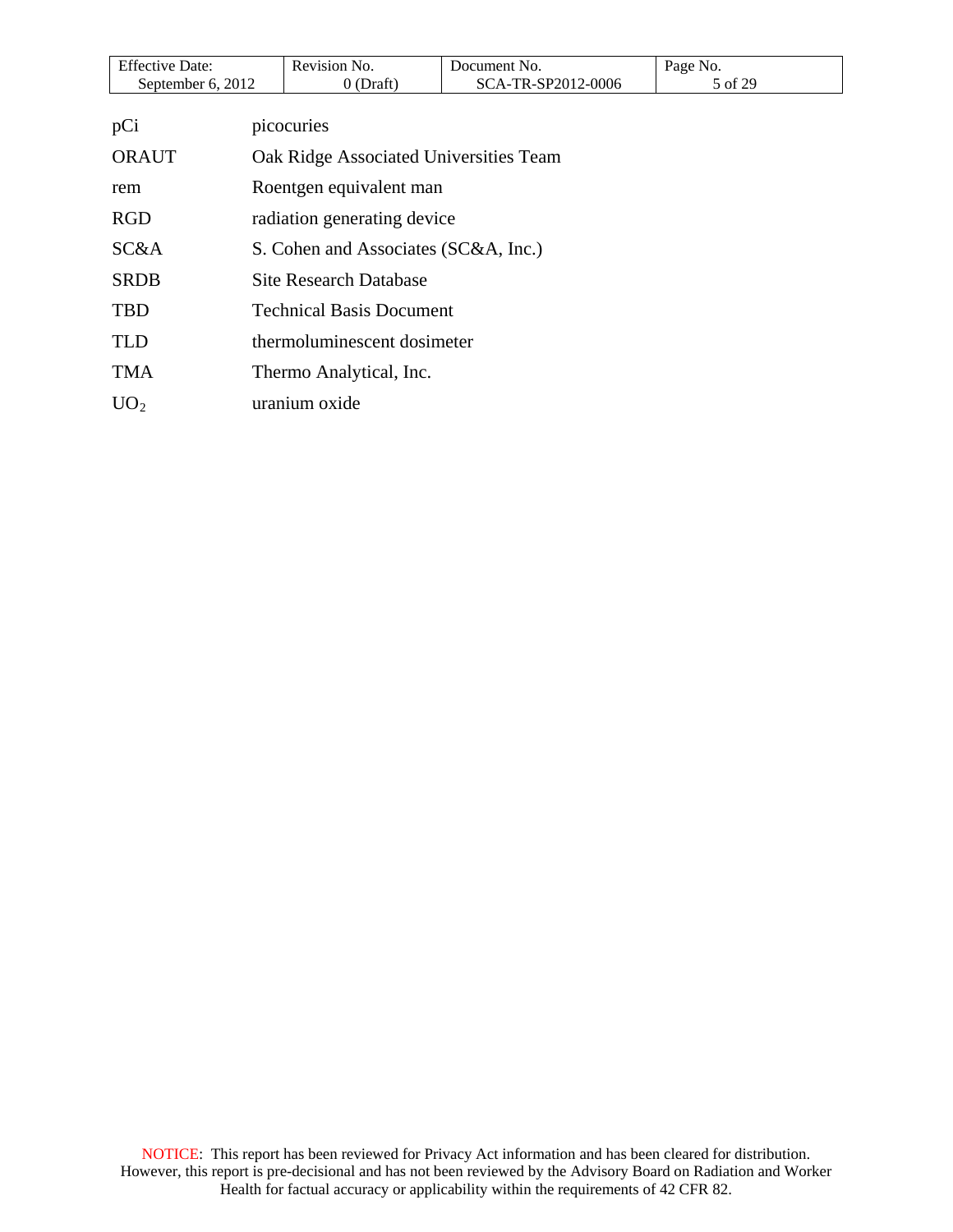| <b>Effective Date:</b> | Revision No. | Document No.       | Page No. |
|------------------------|--------------|--------------------|----------|
| September 6, 2012      | (Draft)      | SCA-TR-SP2012-0006 | 6 of 29  |

## **EXECUTIVE SUMMARY**

<span id="page-5-0"></span>This report presents a review of ORAUT-TKBS-0031, *Site Profile for the Kansas City Plant* (ORAUT 2006), which provides data and guidance for dose reconstruction of workers at the Kansas City Plant (KCP) located in Kansas City, Missouri. This review was conducted in accordance with SC&A's Board-approved *Standard Operating Procedure for Performing Site Profile Reviews* (SC&A 2004). Under these guidelines, SC&A is charged with evaluating the approach set forth in the site profiles that is used in the individual dose reconstruction process. These documents are reviewed for their completeness, technical accuracy, adequacy of data, consistency with other site profiles, and compliance with the stated objectives, as defined in SC&A (2004).

The following presents our findings.

Finding 1: Without specific information regarding the chemical form and particle size distribution of uranium exposure experienced by a worker, dose reconstructors should use default assumptions regarding particle size and chemical form that result in the highest dose to the organ of concern.

Finding 2: The bioassay data summarized in Table 12 of the site profile appear to be incomplete, which raises concerns regarding its use in developing a coworker model.

Finding 3: SC&A believes that the default chronic pattern of intake used in the uranium coworker model, which apparently is being applied to all workers, may not apply to many workers. Our review of actual cases reveals that many workers have legible bioassay records and show patterns of excretion rates that indicate that the coworker model may not be claimantfavorable for all workers.

Finding 4: The system used to categorize workers by administrative code for the purpose of implementing the coworker model might result in misassignments that result in underestimates of reconstructed doses.

Finding 5: There appears to be limited information available to the dose reconstructor with respect to the nature of the work performed by the workers. This issue warrants further investigation, along with the investigation of the legibility/accuracy/completeness of the database(s) used for dose reconstruction, in order to assess the ability to reconstruct worker doses, as supplemented with the coworker model.

Finding 6: It appears that there are large time periods where beta exposure records are lacking, making it difficult to reconstruct beta doses for workers during those time periods, and for developing a coworker model that can cover those time periods. In addition, the details of beta exposures are lacking.

Finding 7: The scarcity of positive neutron doses might be explained, in part, by the limited ability of Neutron Track A (NTA) film to detect neutron energies below 1 MeV. Additionally, neutron exposures may have been missed during neutron area surveys, because the only neutron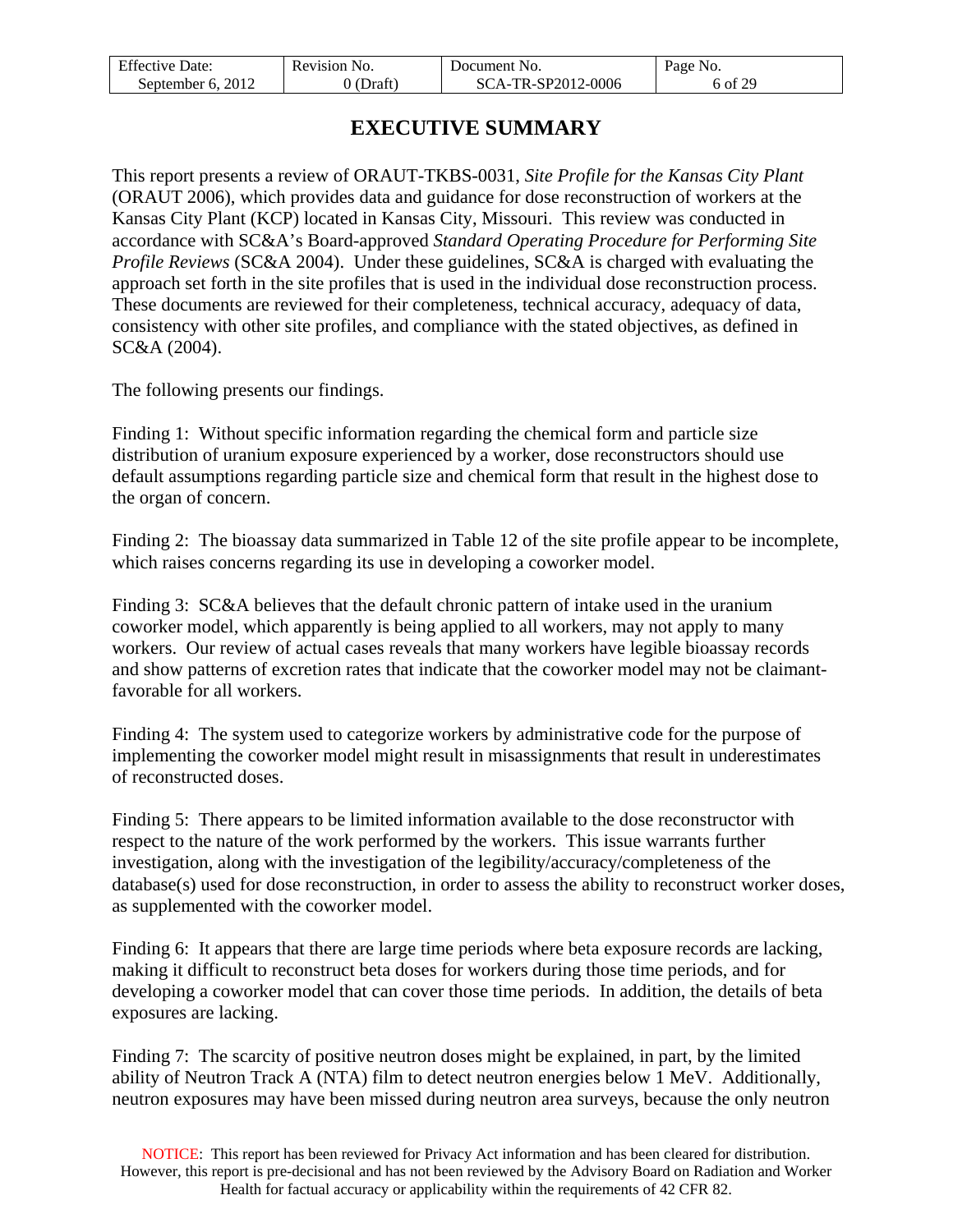| F C<br>Jate:<br>Effective | Revision<br>NO. | NO.<br>Jocument             | NO.<br>Page |
|---------------------------|-----------------|-----------------------------|-------------|
| 2012<br>september<br>h    | Jraft           | TR-SP2012-0006<br>80<br>'Δ. | of 29       |

survey instrument listed in Table 5 (ORAUT 2006, p. 13) is a Nuclear Chicago Model #2715, and this instrument may not have correctly responded to the pulsed neutron fields with the generator(s) being operated in the microsecond pulse mode, which was typical at KCP, as indicated in Table 4 (ORAUT 2006, p. 12).

Finding 8: The fading of the NTA film as a function of time, temperature, and humidity was not addressed in the site profile, nor were there any correction factors provided. Lower-energy moderated neutrons would show even more fading, as compared to the higher-energy. Additionally, the angular response of NTA film and polycarbonate neutron dosimeters was not addressed, which generally requires a 30% correction factor.

Finding 9: Neutron-to-Photon (n/p) ratios require additional investigation in order to develop a recommended approach for dose reconstructors.

Finding 10: It may not be always correct to assume that unmonitored workers experienced exposures that were generally lower than those experienced by monitored workers, because monitoring in the early years may not have been as thorough as would be desired. In addition, as discussed in previous findings, coworker categories are ambiguous and might result in inappropriate coworker dose assignments. Furthermore, Table 15 may reflect decreased average recorded doses, as the number of zero dose records included may not be a complete accounting of the actual dose to workers.

Finding 11: A correction factor for exposures to photon radiation might be needed, due to the differences between the actual photon energy distributions created largely by x-ray machines, and the relatively high-energy photons associated with Co-60, which was used for calibration of dosimeters. This issue is especially of concern regarding exposures to skin and shallow organs.

An SC&A site visit was performed during the preparation of this report in order to supplement the information provided in the Site Research Database (SRDB). However, there is a need for additional data capture activities, including worker interviews, in order to complete our investigations. At the time of the preparation of this report, arrangements were being made for additional outreach activities. Upon completion of those activities, this report will be amended.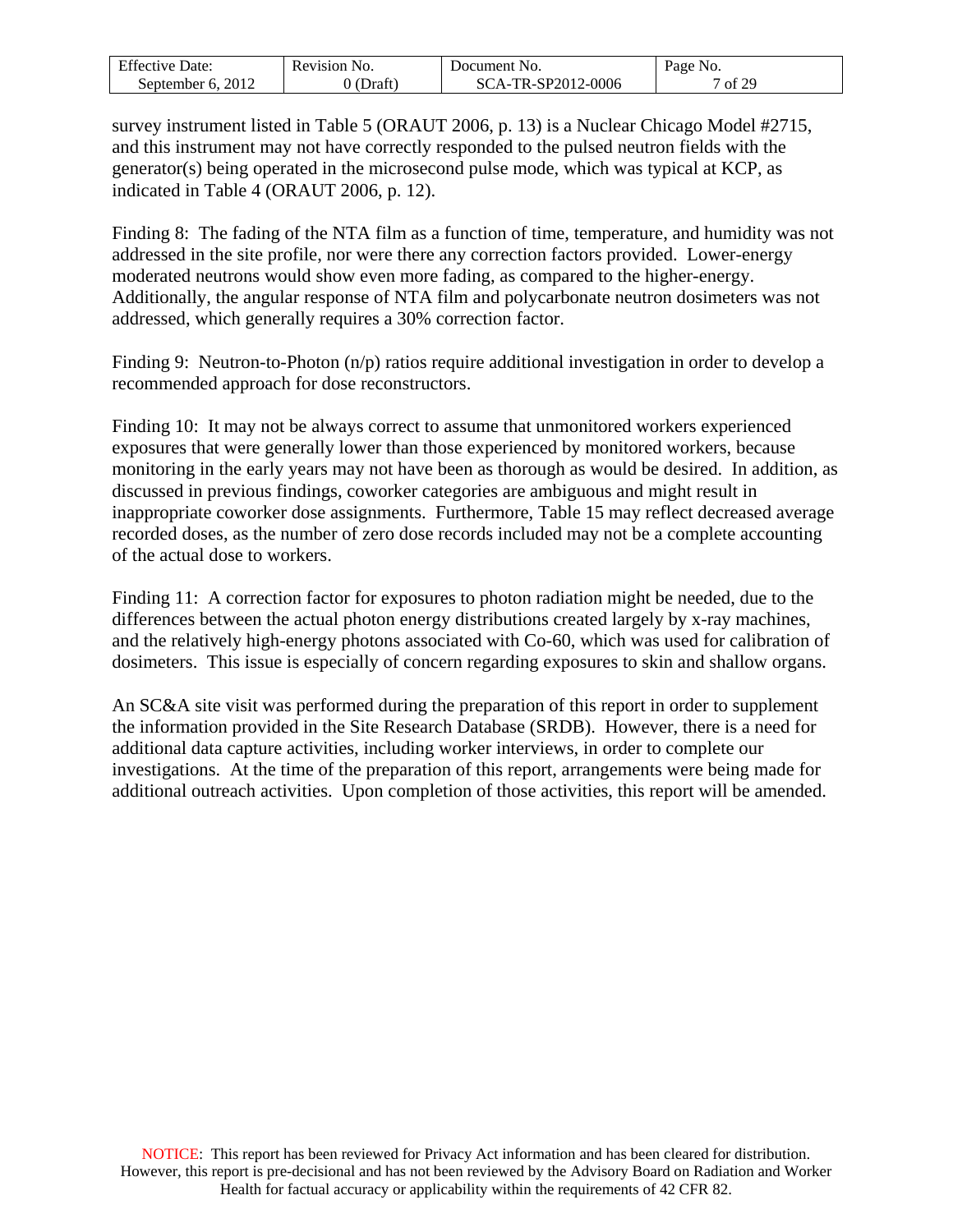| <b>Effective Date:</b> | Revision No. | Document No.       | Page No.     |
|------------------------|--------------|--------------------|--------------|
| September 6, 2012      | .) (Draft)   | SCA-TR-SP2012-0006 | f 29<br>8 of |

## **1.0 INTRODUCTION**

<span id="page-7-0"></span>On January 1, 2006, the National Institute for Occupational Safety and Health (NIOSH) issued ORAUT-TKBS-0031, *Site Profile for the Kansas City Plant*, which provides data and guidance for dose reconstruction of workers at the Kansas City Plant (KCP) located in Kansas City, Missouri. This report presents a review of the site profile, as requested by the Advisory Board on Radiation and Worker Health (the Board) during the full board meeting held in Manhattan Beach, California, in February 2010.

### <span id="page-7-1"></span>**1.1 SCOPE OF THE REVIEW**

This review was conducted in accordance with SC&A's Board-approved *Standard Operating Procedure for Performing Site Profile Reviews* (SC&A 2004). Under these guidelines, SC&A is charged with evaluating the approach set forth in the site profiles that is used in the individual dose reconstruction process. These documents are reviewed for their completeness, technical accuracy, adequacy of data, consistency with other site profiles, and compliance with the stated objectives, as defined in SC&A (2004).

### <span id="page-7-2"></span>**1.1.1 Objective 1: Completeness of Data Sources**

SC&A reviewed the site profile with respect to Objective 1, which requires SC&A to identify principal sources of data and information that are applicable to the development of the site profile. The three elements examined under this objective are (1) determining if the site profile made use of available data considered relevant and significant to the dose reconstruction, (2) investigating whether other relevant/significant sources are available, but were not used in the development of the site profile, and (3) determining if worker input was considered in the development of the site profile.

### <span id="page-7-3"></span>**1.1.2 Objective 2: Technical Accuracy**

Objective 2 requires SC&A to perform a critical assessment of the methods used in the site profile to develop technically defensible guidance or instructions, including evaluating field characterization data, source term data, technical reports, standards and guidance documents, and literature related to processes that occurred at KCP. The goal of this objective is to analyze the data according to sound scientific principles, and then evaluate this information in the context of dose reconstruction.

### <span id="page-7-4"></span>**1.1.3 Objective 3: Adequacy of Data**

Objective 3 requires SC&A to determine whether the data and guidance presented in the site profile are sufficiently detailed and complete to conduct dose reconstruction, and whether a defensible approach has been developed in the absence of data. In addition, this objective requires SC&A to assess the credibility of the data used for dose reconstruction. The adequacy of the data identifies gaps in the facility data that may influence the outcome of the dose reconstruction process. For example, if a site did not monitor all workers exposed to neutrons who should have been monitored, this would be considered a gap and thus an inadequacy in the data. An important consideration in this aspect of our review of the site profile is the scientific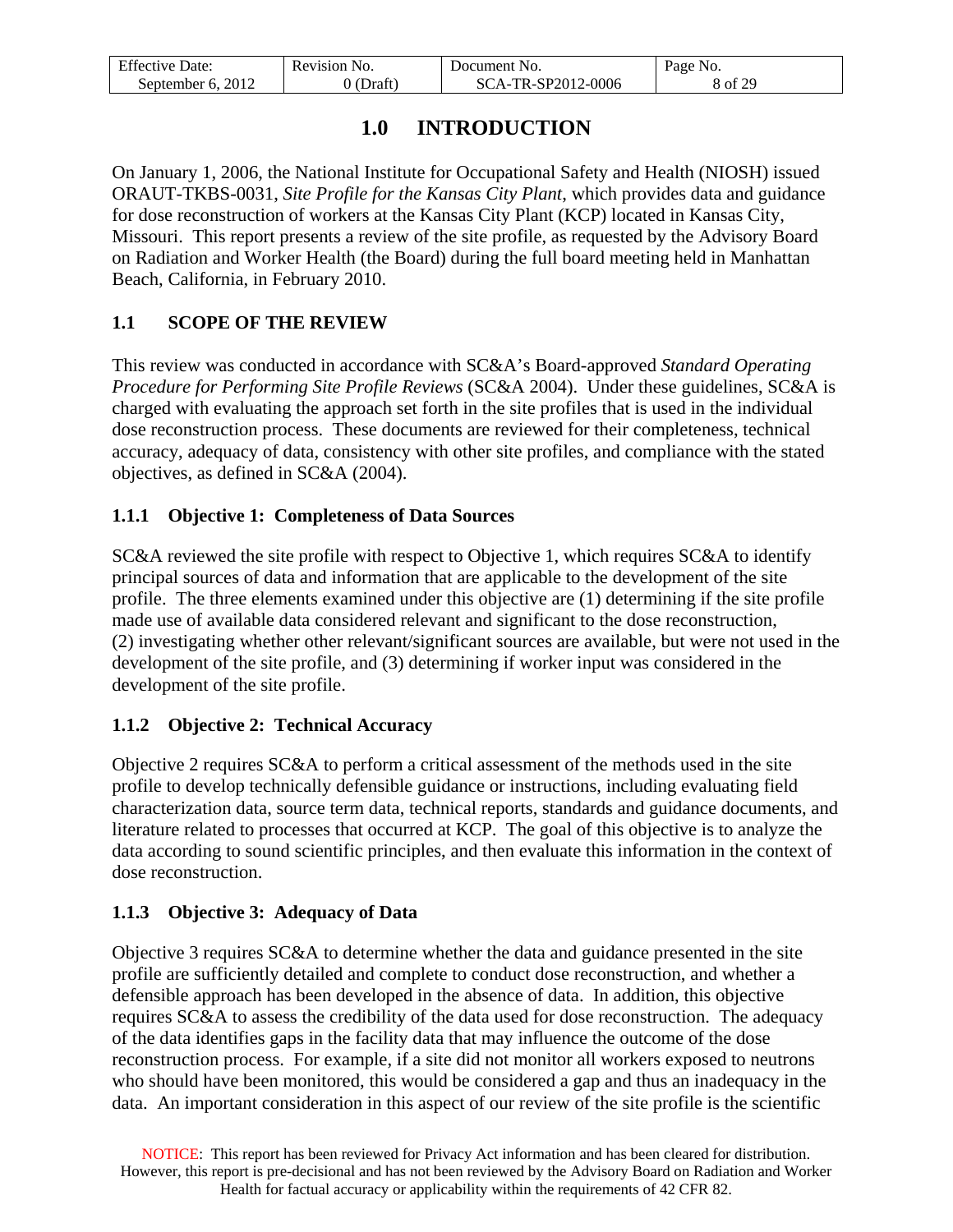| F C<br>Jate:<br><b>Effect.</b> | evision :<br>NO. | Jocument<br>NO.             | P <sub>20</sub> r<br>'NO. |
|--------------------------------|------------------|-----------------------------|---------------------------|
| 2012<br>sentember<br>n         | -Iratt           | 2-0006<br>22011<br>.NP<br>- | ۰ G<br>90t                |

validity and claimant-favorability of the data, methods, and assumptions employed in the site profile to fill in data gaps.

#### <span id="page-8-0"></span>**1.1.4 Objective 4: Consistency among Site Profiles**

Objective 4 requires SC&A to identify common elements within site profiles completed or reviewed to date, as appropriate. In order to accomplish this objective, the KCP Technical Basis Document (TBD) was compared to other TBDs, particularly those referenced in the site profile and those related to frequently visited facilities. This assessment was conducted to identify areas of inconsistencies and determine the potential significance of any inconsistencies with regard to the dose reconstruction process.

#### <span id="page-8-1"></span>**1.1.5 Objective 5: Regulatory Compliance and Quality Assurance**

Objective 5 requires SC&A to evaluate the degree to which the site profile complies with stated policy and directives contained in 42 CFR Part 82. In addition, SC&A evaluated the TBD for adherence to general quality assurance policies and procedures utilized for the performance of dose reconstructions.

SC&A's draft report and preliminary findings will subsequently undergo a multi-step resolution process. Resolution includes a transparent review and discussion of draft findings with members of the Advisory Board Work Group, petitioners, claimants, and interested members of the public. Prior to and during the resolution process, the draft report is reviewed by the U.S. Department of Energy (DOE), Office of Health, Safety, and Security, to confirm that no classified information has been incorporated into the report.

The NIOSH KCP site profile contained information and references that led to the discovery of additional information that was not addressed in the site profile. SC&A review efforts included a data capture plan and a keyword data search of DOE records. Analysis of the search results identified 50 boxes of unclassified site records of potential interest at the National Archives and Records Administration (NARA) Federal Records Center (FRC) in Lenexa, Kansas, and 200 additional boxes of indeterminate classification status at the KCP National Nuclear Security Administration (NNSA) site. A scanning level review of the 50 boxes of unclassified records revealed a significant number of dose reconstruction-related records that were subsequently added to the SRDB. SC&A is planning to review the 200 boxes at the site in the near future. A number of former workers from the Bannister Complex (including NNSA and non-NNSA workers) were identified for interview purposes as well. SC&A is in the process of verifying the unclassified interviews with non-NNSA workers and intends to schedule future interviews with former and current NNSA workers.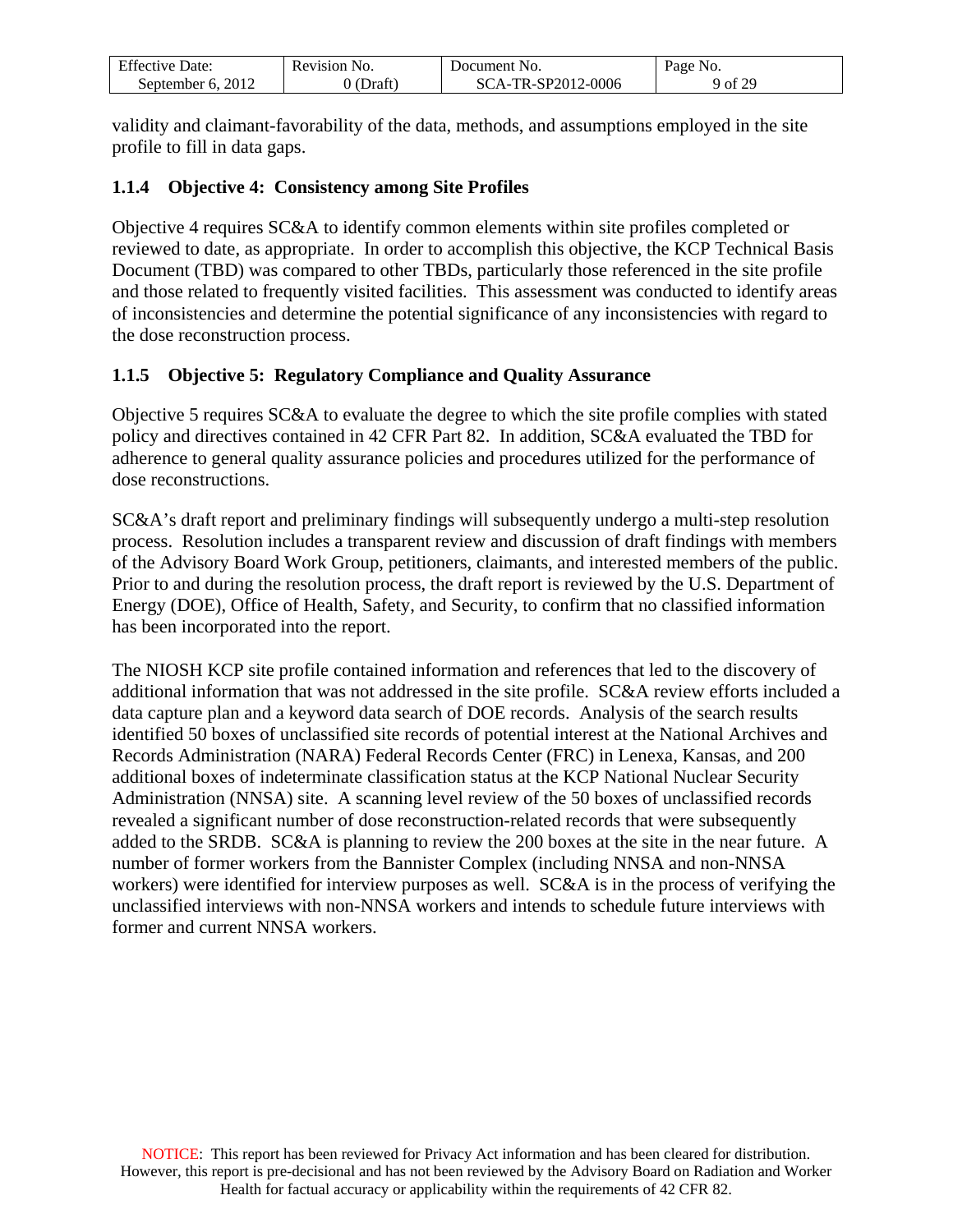| $E^{ac}$             | Revision       | NO.                               | Page                     |
|----------------------|----------------|-----------------------------------|--------------------------|
| Effective Date:      | N <sub>O</sub> | Jocument                          | N <sub>0</sub> .         |
| 2012<br>September 6. | Draft<br>U 1   | 2-0006<br>TR-SP2012-<br>86<br>`Δ_ | $f \Omega$<br>$10$ of 2. |

#### <span id="page-9-0"></span>**1.2 REPORT ORGANIZATION**

In accordance with directions provided by the Advisory Board and with site profile review procedures prepared by SC&A and approved by the Advisory Board, this report is organized into the following sections:

- Executive Summary
- Introduction
- Background Information
- Occupational Medical Dose
- Occupational Environmental Dose
- Internal Dose
- External Dose during Operations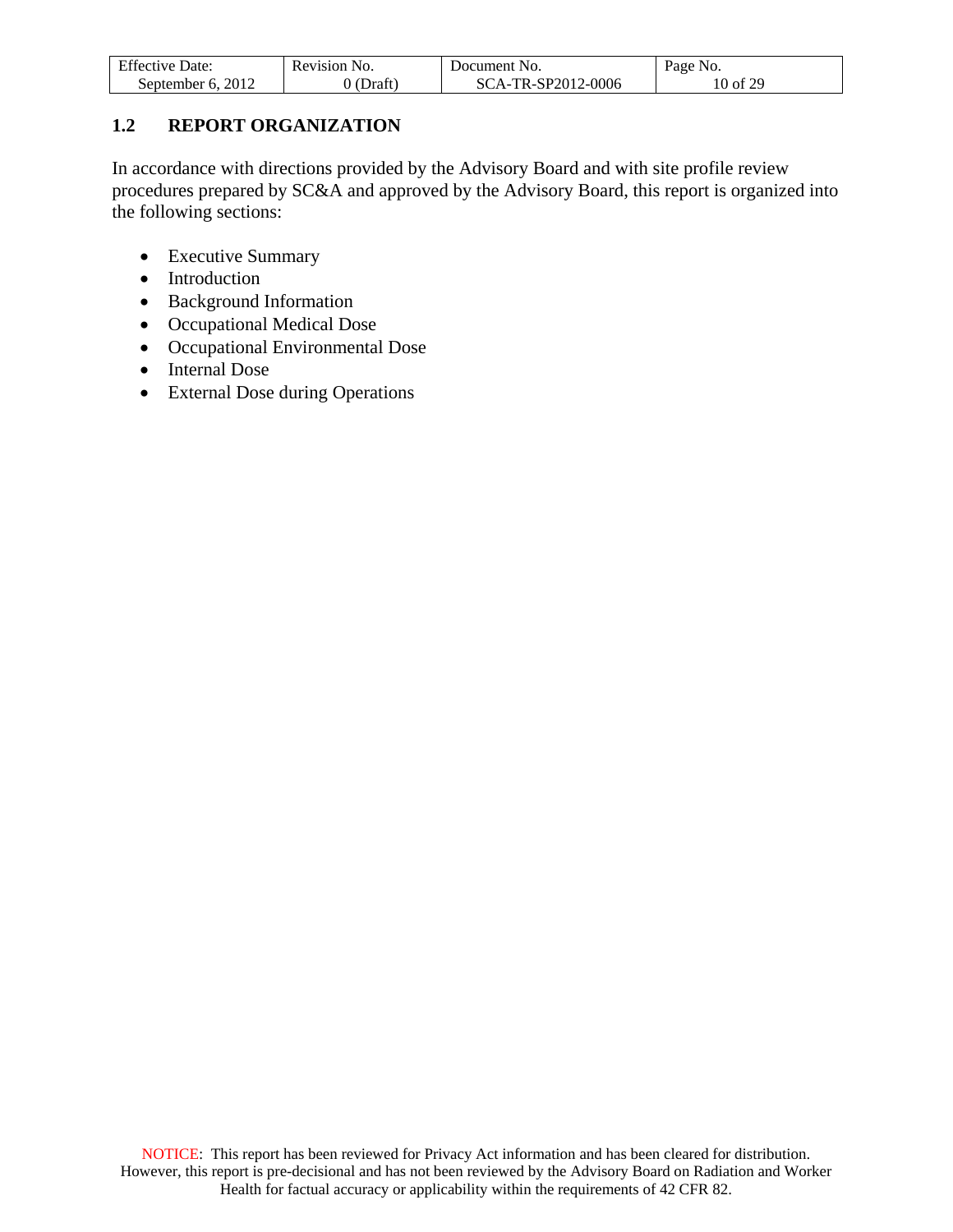| <b>Effective Date:</b> | Revision No. | Document No.       | Page No. |
|------------------------|--------------|--------------------|----------|
| September 6, 2012      | 0 (Draft)    | SCA-TR-SP2012-0006 | 1 of 29  |

## **2.0 BACKGROUND INFORMATION**

### <span id="page-10-1"></span><span id="page-10-0"></span>**2.1 SUMMARY OF THE HISTORY OF KANSAS CITY PLANT (KCP) OPERATIONS**

As described in Section 2 of the site profile, the KCP has its origins as a World War II facility to assemble engines for navy planes, and continues to operate today in the fabrication of nonnuclear components for the nuclear weapons programs. Many aspects of KCP's testing and manufacturing programs in support of the fabrication of weapons involved the use of uranium, radiation sources, and x-ray facilities, and the plant has maintained a formal radiation protection program since 1958. Tables 2, 3, and 4 of the site profile present categories of KCP activities and descriptions of radiation sources and electronic devices that could have resulted in internal and external exposures. These activities involve handling of uranium oxide powders, industrial x-ray units, x-ray devices for the measurement of the density and thickness of components, neutron generators and neutron sources, Cs-137 and Co-60 for radiography and testing of components, and beta-emitting sources for gauges. There were also other types of electronic equipment with the potential to cause external exposures to x-rays, such electron beam welders.

#### <span id="page-10-2"></span>**2.2 DESCRIPTION OF KCP'S RADIATION PROTECTION PROGRAM**

Sections 2.5 and 2.6 of the site profile describe the radiation protection program at KCP, which was first described in 1964. Table 5 presents a listing of radiation detection equipment, and Section 2.6 summarizes the radiological records maintained for about 4,400 workers. The following summary of the records was extracted directly from page 13 of the site profile.

- *Positive deep, shallow, and extremity doses were first recorded in 1950.*
- *Positive neutron doses were first recorded in 1966.*
- *Before about 1959, the recorded deep and shallow doses were essentially equal.*
- *Recorded extremity dose was higher in 1951 and 1952 than in any other year.*
- *Relatively high shallow dose (in comparison with deep dose) was recorded from 1959 to 1964 and during 1973.*
- *Recorded neutron dose is typically equal to recorded deep dose and to recorded shallow dose. The shallow dose is typically equal to the deep dose.*
- *There are comparatively few records with positive neutron dose.*
- *The only years with recorded positive uranium bioassay results are 1959 to 1971.*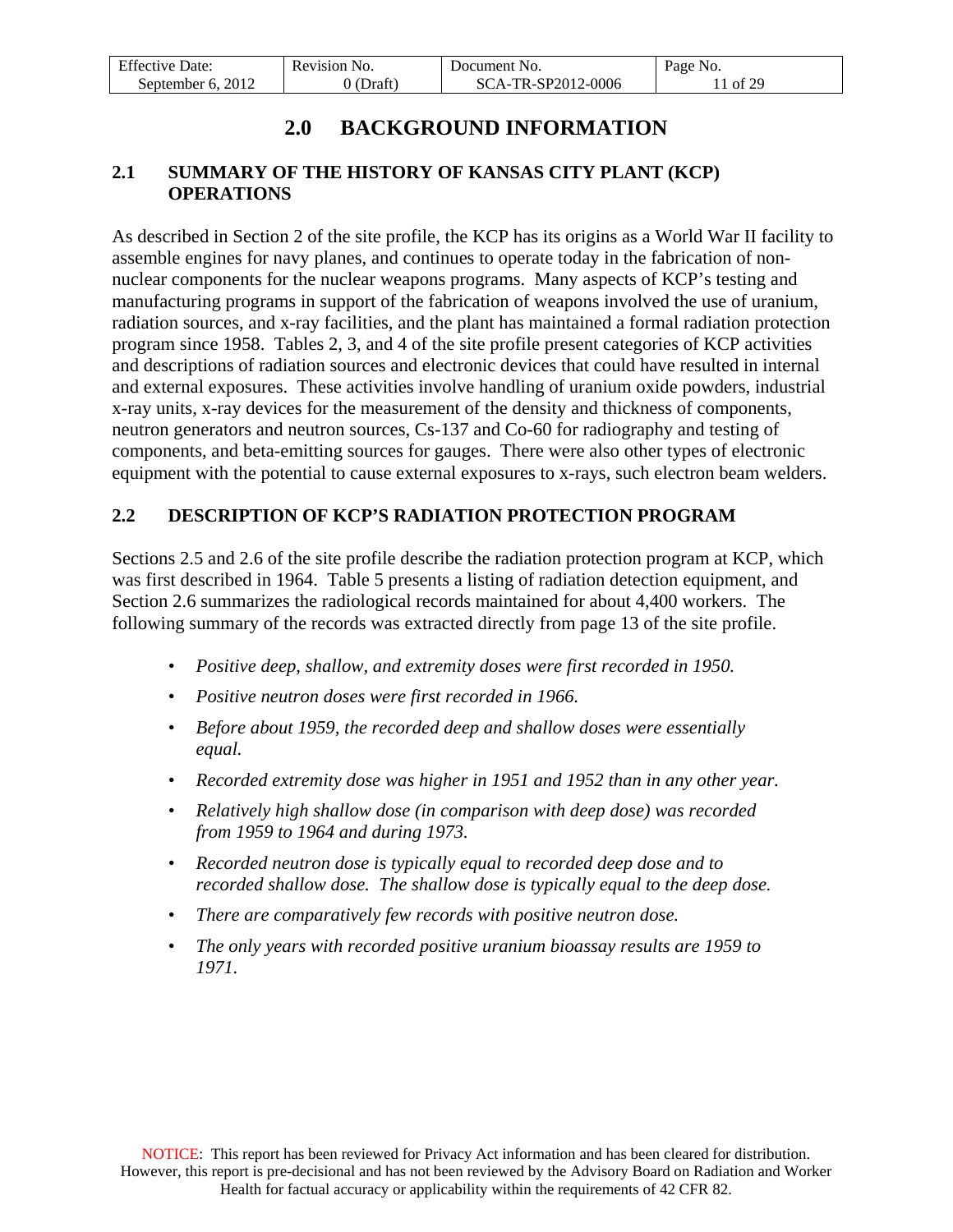| <b>Effective Date:</b> | Revision No. | Document No.       | Page No.  |
|------------------------|--------------|--------------------|-----------|
| September 6, 2012      | $0$ (Draft)  | SCA-TR-SP2012-0006 | $2$ of 29 |

## **3.0 OCCUPATIONAL MEDICAL DOSE**

<span id="page-11-0"></span>Section 3.0 of the site profile describes the occupational medical exposures experienced by workers, which apparently has a long history beginning with routine chest x-rays in 1949. Detailed instructions are provided for reconstructing occupational medical exposures, drawing heavily from ORAUT-OTIB-0006 (ORAUT 2005) and making use of historical records that provide the type of frequency of medical x-ray examinations for different categories of worker. SC&A has previously reviewed OTIB-0006, and we have no comments on this section of the site profile.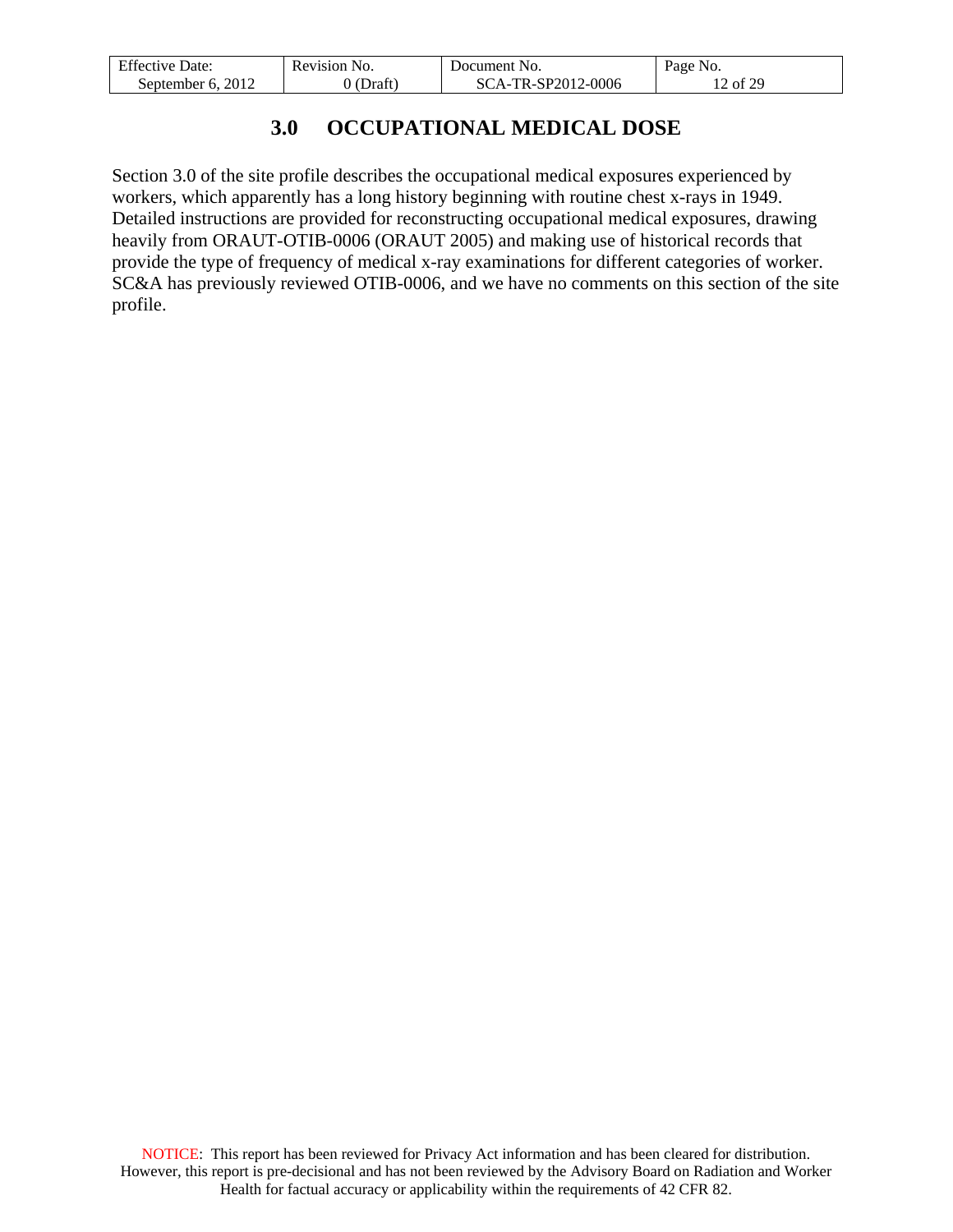| <b>Effective Date:</b> | Revision No. | Document No.       | Page No. |
|------------------------|--------------|--------------------|----------|
| September 6, 2012      | 0 (Draft)    | SCA-TR-SP2012-0006 | 13 of 29 |

## **4.0 OCCUPATIONAL ENVIRONMENTAL DOSE**

<span id="page-12-0"></span>Section 4 and Appendix A of the site profile address the reconstruction of occupational environmental dose. In order to place an upper bound on potential occupational environmental exposures experienced by unmonitored workers, the site profile uses the simplifying assumption that the average annual airborne concentration of uranium outdoors is equal to 1% of the median indoor concentration, as provided in Table 11 of the TBD (i.e.,  $5.49E-13 \mu g/cm^3$ ). As described in Attachment A to the TBD, this rule of thumb is a screening methodology recommended in NCRP Report No. 123, *Screening Models for Releases of Radionuclides to Atmosphere, Surface water, and Ground* (NCRP 1996). SC&A agrees with this basic strategy for bounding the average annual outdoor airborne concentrations of uranium and their associated doses.

Attachment A of the site profile also addresses the airborne concentration of depleted uranium (DU) that might have been experienced by workers on the roof working near the airborne effluent release point. The site profile concludes that the 1% rule of thumb also works for these workers. When one considers building wake effects, along with the fact that such workers would not have been involved in maintenance work close to the effluent release point for extended periods of time, and the fact that the wind direction varies, it seems unlikely that even these workers would experience protracted exposures in excess of 0.01 of the indoor airborne concentrations of uranium.

Based on the above discussion, we concur with the approach used in the site profile to derive occupational environmental doses.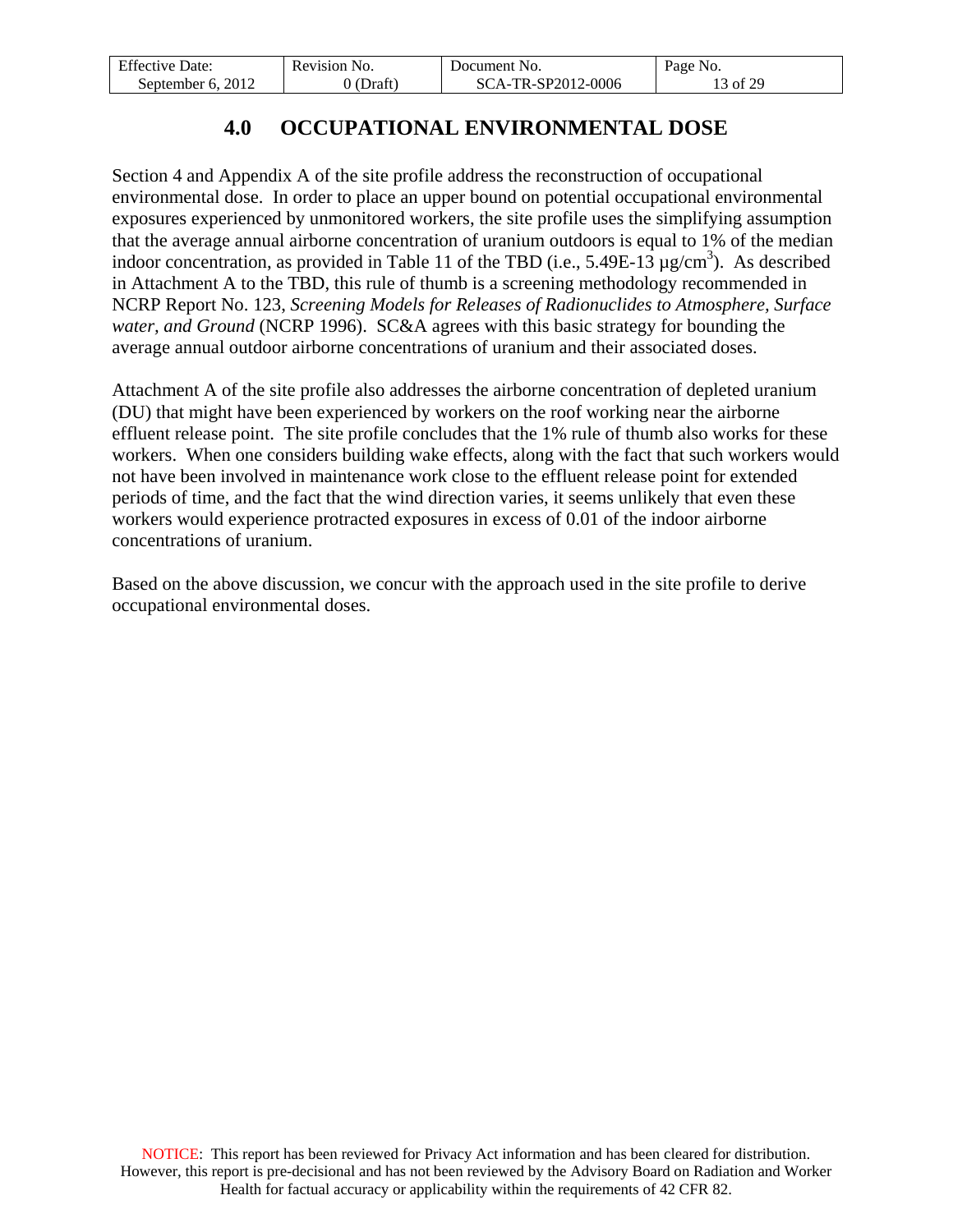| <b>Effective Date:</b> | Revision No. | Document No.       | Page No. |
|------------------------|--------------|--------------------|----------|
| September 6, 2012      | Draft)       | SCA-TR-SP2012-0006 | 14 of 29 |

## **5.0 INTERNAL DOSE**

<span id="page-13-0"></span>This section presents a brief description of the material provided in the site profile with respect to the type of operations that took place at KCP and the type of data that are available for reconstructing internal exposures at the facility. This is followed by a description of the instructions provided in the site profile for reconstructing internal exposures, and a critical review of those instructions and the data upon which they are based.

### <span id="page-13-1"></span>**5.1 INTRODUCTION AND OVERVIEW**

Section 5.0 of the site profile describes the data available and the methods for performing internal dose reconstructions at KCP. As described in Section 5, from 1958 through about 1971, the primary source of internal exposure was machining items containing DU oxide. The site profile also explains that, after 1971, operations changed and the potential for internal exposure to uranium became minimal because the process did not result in airborne uranium. In addition, the site profile explains that the potential for internal exposure to other sources of radionuclides is also considered minimal because the other sources, such as Cs-137 and Co-60, were sealed.

### <span id="page-13-2"></span>**5.2 URANIUM**

Uranium oxide (UO<sub>2</sub>) was ordered by KCP in 10,000-lb lots and had the mass and radiological characteristics described in Table 9 of the site profile. One of the more important parameters describing the uranium is that the powder used to make the uranium had an activity median aerodynamic diameter (AMAD) of 1.175 microns and a geometric standard deviation (GSD) of 2.48. However, the site profile explains that there is uncertainty regarding the particle size distribution of the aerosols of uranium produced during machining.

Table 10 of the site profile provides information on the gross alpha contamination levels on surfaces in various locations at the KCP, as measured from 1962 to 1969. Both average and maximum contamination levels are presented in units of  $dpm/100$  cm<sup>2</sup>; presumably the values refer to removable contamination. Table 11 of the site profile presents statistical data characterizing the airborne DU concentration in units of  $\mu$ Ci/m<sup>3</sup> from 1958 through 1970. These data are all useful for the purpose of deriving internal doses from uranium.

Most importantly, the site profile indicates that there are bioassay records for individual workers written on cards, but the site profile states that these are nearly illegible. The implications are that it might not be possible to reconstruct uranium intakes for individual workers based on their personal bioassay records. However, electronic data in the form of statistical summaries of the individual records are available in the Site Research Database (SRDB), which can be used to build a coworker model. The following describes the coworker model developed in the site profile to support dose reconstruction for workers that were not monitored or whose records are illegible.

Section 5.1.3 of the site profile presents statistical data in electronic bioassay records characterizing the concentrations of uranium in urine samples collected from workers from 1959 through 1971 expressed in units of μg/L, and the associated derived inhalation rates expressed in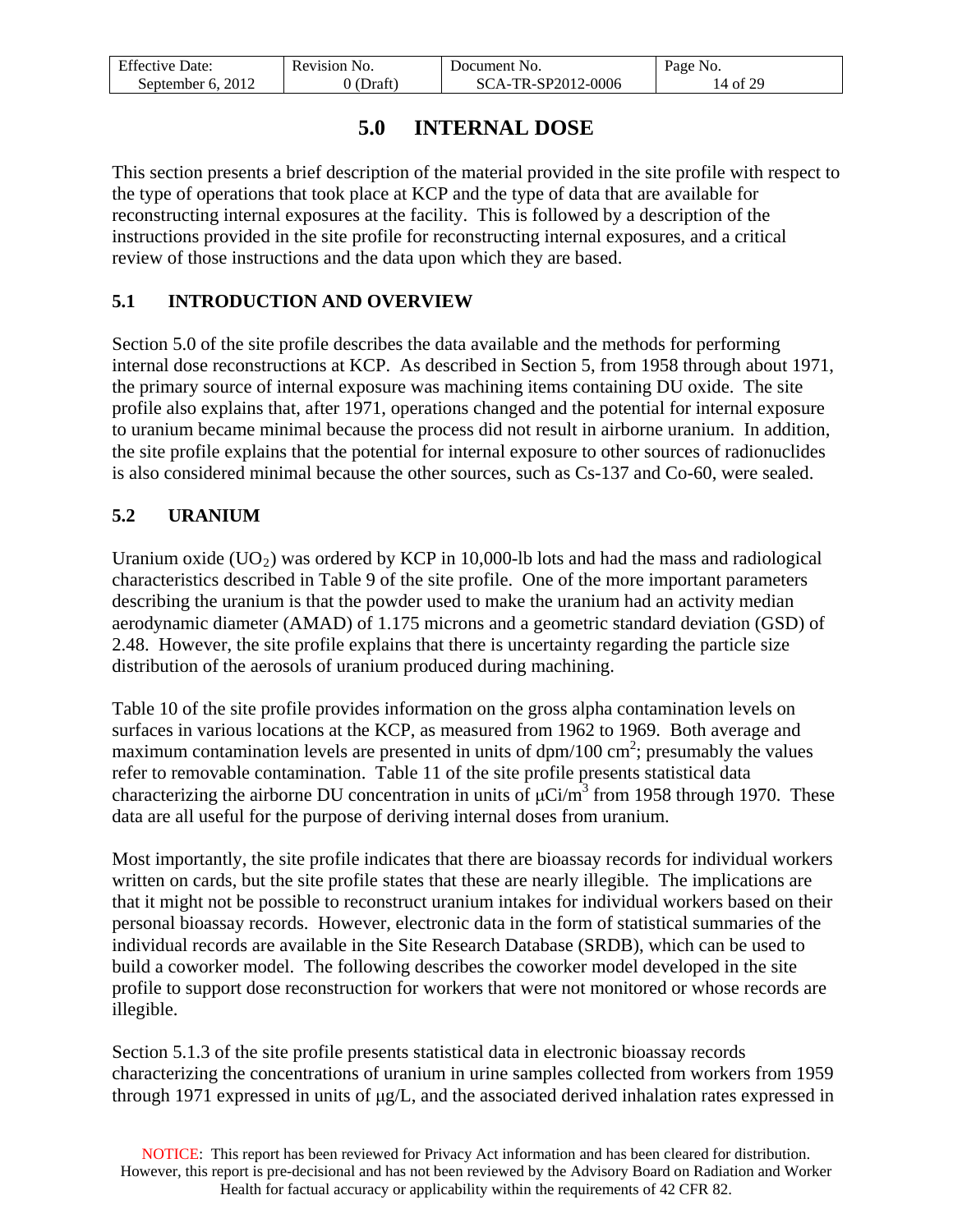| F C<br>Jate:<br>Effective. | Revision<br>N <sub>O</sub> | . Jocument<br>NO.                                 | Page<br>NO.      |
|----------------------------|----------------------------|---------------------------------------------------|------------------|
| 2012<br>September<br>'n    | Jraft                      | 2-0006<br>$\mathbb{R}P2012$ .<br>97<br>$\Delta$ - | $f \Omega$<br>0Ì |

units of pCi/day. The site profile explains that NIOSH assumed that the minimum detectable level (MDL) was 10 μg/L, which is presumably used to derive missed dose. The site profile also explains that the frequency of bioassay sampling varied for different individuals and time periods. These data are provided in Table 12 of the site profile, which is reproduced here as Table 1 because of its importance to dose reconstruction.

|      | <b>Recorded Annual Urine Concentration</b> <sup>b</sup> |             |                           | <b>Lognormal Fit</b>      |            | Chronic Intakes $(pCi/d)^c$ |               |                  |
|------|---------------------------------------------------------|-------------|---------------------------|---------------------------|------------|-----------------------------|---------------|------------------|
| Year | No. of Workers                                          |             | Concentration $(\mu g/L)$ | Concentration $(\mu g/L)$ |            |                             |               |                  |
|      | <b>Reported</b>                                         | <b>Mean</b> | <b>Maximum</b>            | <b>Median</b>             | <b>GSD</b> | 5th                         | <b>Median</b> | 95 <sub>th</sub> |
| 1959 | 214                                                     | 4.125       | 52.60                     | 2.642                     | 2.675      | $1.05E + 02$                | $6.42E+02$    | $3.92E + 03$     |
| 1960 | 281                                                     | 36.58       | 140.                      | 19.53                     | 3.813      | 7.79E+02                    | $4.75E + 03$  | $2.89E + 04$     |
| 1961 | 123                                                     | 51.40       | 192.1                     | 37.44                     | 2.402      | $1.49E + 03$                | $9.10E + 03$  | $5.55E+04$       |
| 1962 | 148                                                     | 4.327       | 15.75                     | 3.162                     | 2.508      | $1.26E + 02$                | $7.69E+02$    | $4.69E + 03$     |
| 1963 | 211                                                     | 10.96       | 72.00                     | 7.564                     | 2.532      | $3.02E + 02$                | $1.84E + 03$  | $1.12E + 04$     |
| 1964 | 219                                                     | 5.627       | 78.38                     | 3.888                     | 2.431      | $1.55E+02$                  | $9.46E + 02$  | $5.76E + 03$     |
| 1965 | 175                                                     | 9.572       | 38.00                     | 5.583                     | 3.422      | $2.23E+02$                  | $1.36E + 03$  | $8.27E + 03$     |
| 1966 | 223                                                     | 6.432       | 45.05                     | 4.214                     | 2.640      | $1.68E + 02$                | $1.02E + 03$  | $6.24E + 03$     |
| 1967 | 159                                                     | 5.438       | 21.50                     | 3.574                     | 2.713      | $1.43E+02$                  | $8.69E + 02$  | $5.30E + 03$     |
| 1968 | 11                                                      | 6.055       | 6.600                     | 6.052                     | 1.029      | $2.42E + 02$                | $1.47E + 03$  | $8.97E + 03$     |
| 1969 |                                                         | 0.15        | 0.150                     | 0.150                     | 1.000      | $5.99E + 00$                | $3.65E + 01$  | $2.22E+02$       |
| 1970 | 59                                                      | 11.64       | 45.00                     | 7.576                     | 2.686      | $3.02E + 02$                | $1.84E + 03$  | $1.12E + 04$     |
| 1971 | 47                                                      | 0.03596     | 0.1000                    | 0.02993                   | 1.903      | $1.19E + 00$                | $7.28E + 00$  | $4.44E + 01$     |
| ALL  | 1.871                                                   | 14.1        | 192.1                     | 5.5                       | 4.7        |                             |               |                  |

**Table 1: Statistical Parameters of Recorded DU in Urinea**

a. All bioassay measurements.

b. The recorded annual sum of urine concentration is the sum of all bioassay results for the year. There is one sum for each person-year record. The listed statistics are based on the analysis of the data, which are the sums of all bioassay data for every person for that year.

c. Chronic intakes that produce the urinary excretion per day on the 365<sup>th</sup> day of intakes corresponding to the median excretion from the lognormal fit, and  $5<sup>th</sup>$  and  $95<sup>th</sup>$  percentile intakes using a GSD of 3. Assumes 5micron ( $\mu$ m) AMAD particle size; intakes for 1- $\mu$ m AMAD particle size, 10.97 g/cm<sup>3</sup> density, and absorption Type S are smaller.

Source: ORAUT-TKBS-0031, Table 12 (ORAUT 2006)

The footnotes provide important information. Specifically, footnote b indicates that the tabulated concentrations are based on the sums of all bioassay results for a given year. Presumably this means that in 1959, there were 214 workers with reported bioassay samples and, if you added up the uranium concentrations observed in urine samples for each worker and divided by the number of samples collected in that year for that worker, you would get the average annual uranium concentrations in the urine of 214 workers for 1959. Then you would simply report the maximum, average, median, and GSD of this population of 214 values. Using these values, chronic intake rates are derived by estimating the chronic intake rate that would give you the indicated concentration of uranium in urine on the last day of that year.

Footnote b and the accompanying text state that the intake rates were based on an assumed 5-micron AMAD and Type S uranium, because these assumptions result in higher intake rates than if 1-micron AMAD or other than Type S is assumed when calculating intake rates based on measured uranium concentrations in urine. We agree with this strategy. However, as discussed below, we have some concerns regarding the assumption that the intakes were chronic.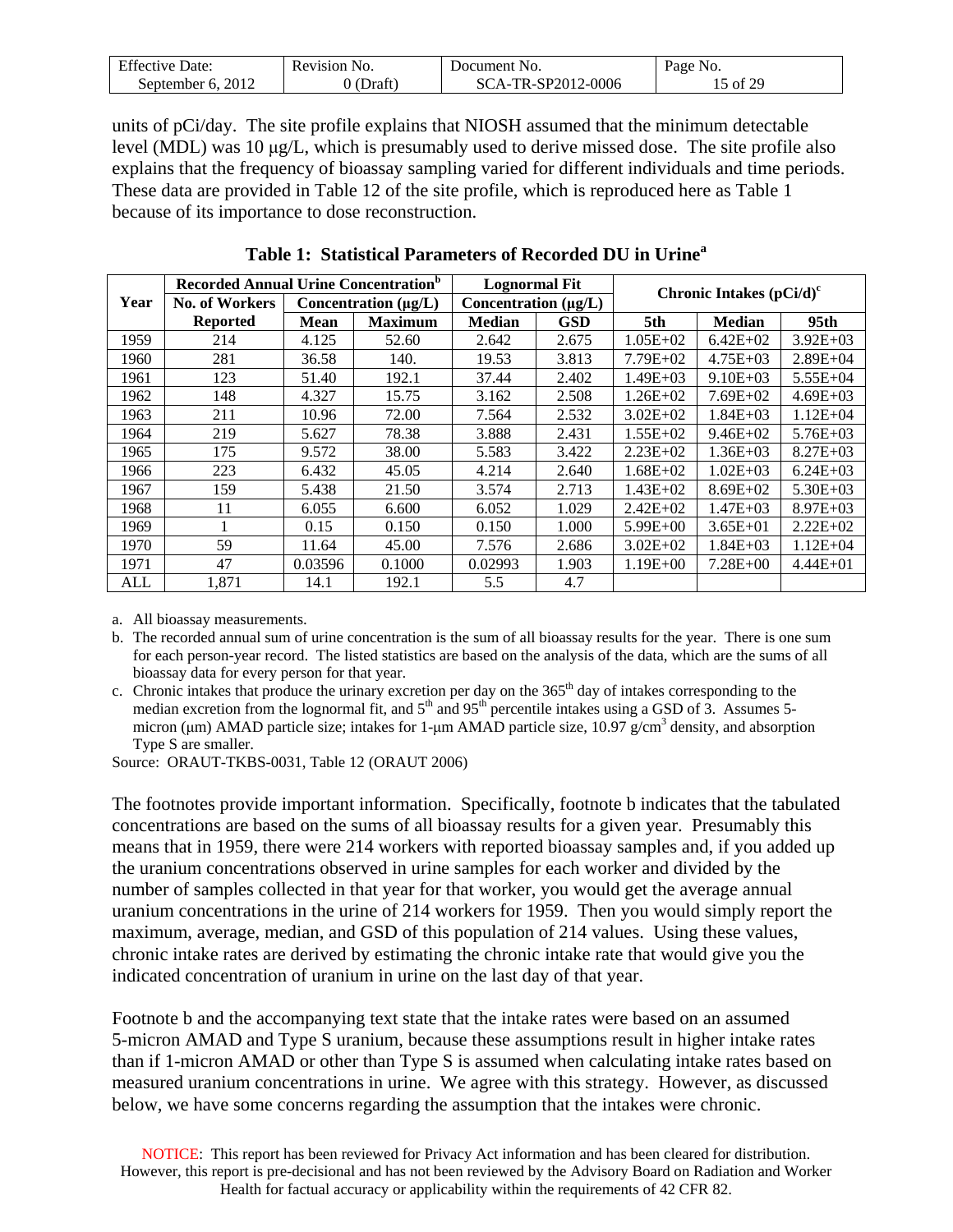| F C<br>Jate <sup>.</sup><br>. | Revision<br>N <sub>O</sub> | Jocument<br>N <sub>O</sub><br>. | $\overline{\phantom{a}}$<br>'NO. |
|-------------------------------|----------------------------|---------------------------------|----------------------------------|
| 2012<br>sentember<br>h        | $\sim$<br>$1 + 0 +$        | $-0006$<br>201.<br>SC.<br>.     | $\gamma$ C<br>, ot               |

Table 13 of the site profile provides the number of bioassay measurements and the total and average uranium concentrations in urine sorted by occupational description over the years 1959 to 1971. If a dose reconstruction is being performed for a worker with a known job category, this table could help in assigning intakes to unmonitored workers or for workers whose bioassay records are illegible.

Given this information, Section 5.1.4 of the site profile provides guidance on deriving internal doses to uranium using the above-described tables. The site profile instructs the dose reconstructor to try to assign each worker undergoing dose reconstruction to one of the following four categories (ORAUT 2006, p. 22):

*(1) workers routinely exposed to airborne or loose material, (2) workers occasionally exposed, (3) workers rarely exposed or exposed only to very low workplace airborne or contamination levels, and (4) workers with little or no potential for radiological exposure. Unmonitored workers in category 1 should be assigned the 95th percentile intakes; category 2 to the median intakes; category 3 to the 5th percentile intakes; and category 4 workers should be assigned internal exposures per the environmental section of this document.* 

Given the above description of the coworker model, which apparently is intended to be used for most, if not all, workers due to the illegibility of the individual worker records, the following presents SC&A's review of the coworker model and the data upon which it is based.

#### <span id="page-15-0"></span>**5.2.1 Powder Activity Median Aerodynamic Diameter**

The KCP had substantial quantities (10,000-lb lots) of  $UO<sub>2</sub>$  onsite at various times. Machining and grinding of DU metal creates fine dust available for intake by workers, and NIOSH states that (ORAUT 2006, p. 18):

*In fitting bioassay data, dose reconstructors may wish to start with a 1-μm AMAD, a GSD of 2.5, a density of 10.97 g/cm<sup>3</sup> , a lung solubility Type S, and f1 of 0.002 (ICRP 1995). However, it is not known what impact processes at KCP had on the particle size of uranium. Use of the default 5-μm AMAD particle size is also acceptable unless it is known that the intake was of unaltered UO2 powder.* (Emphasis added.)

SC&A evaluated internal doses associated with inhaling uranium and determined that, since the Atomic Weapons Employer (AWE) activities at KCP involved handling substantial quantities of  $UO<sub>2</sub>$  powder, it does not appear to be appropriate to use the default option of 5-µm AMAD. Without specific information regarding the chemical form and particle size distribution experienced by a worker, dose reconstructors should use combinations of 1- and 5-μm AMAD and Types M and S uranium, and use those assumptions that result in the highest dose to the organ of concern.

#### **Finding 1: Without specific information regarding the chemical form and particle size distribution of uranium exposure experienced by a worker, dose reconstructors should use**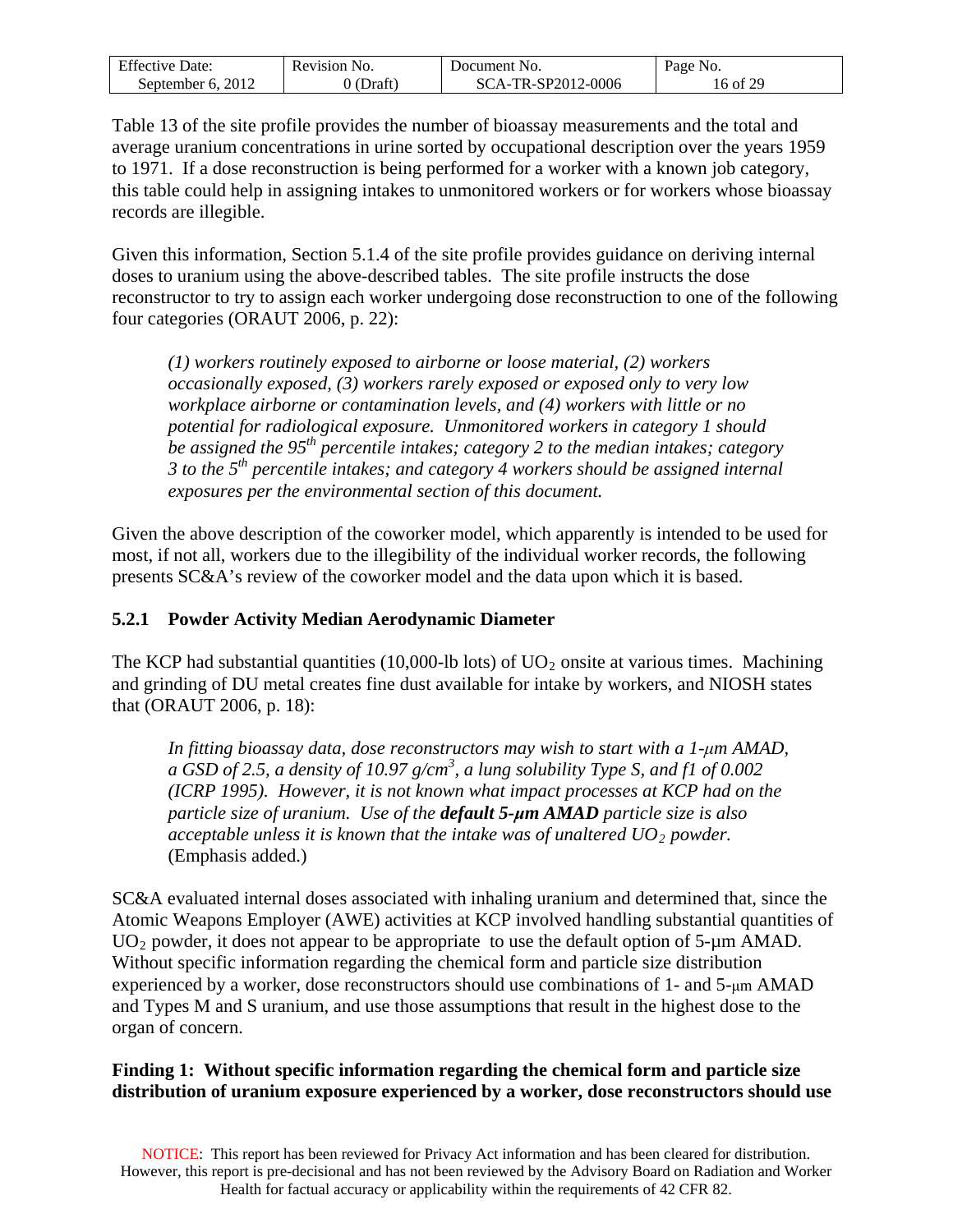| <b>Effective Date:</b> | Revision No. | Document No.       | Page No. |
|------------------------|--------------|--------------------|----------|
| September 6, 2012      | 0 (Draft`    | SCA-TR-SP2012-0006 | '7 of 29 |

**default assumptions regarding particle size and chemical form of uranium that result in the highest dose to the organ of concern.** 

#### <span id="page-16-0"></span>**5.2.2 Annual Sum of Bioassay Measurements**

The KCP has developed and maintained a radiological records database that contains records for all monitored worker exposures at KCP for all years of record. According to NIOSH (ORAUT 2006), the database contains exposure data for about 4,400 workers. Page 19 of the site profile states the following:

*The available data are shown on an annual basis and might be the sum of one or more bioassay measurements. If the individual case information does not yield additional information, dose reconstructors should make the claimant favorable assumption that the recorded bioassay quantities represent a single bioassay measurement taken at the end of the calendar year.* 

SC&A reviewed the files of 528 claimants (see Table 2), and 50 of these workers had uranium results. Table 2 presents the results of that review. We found that in each year, there were various unreadable results, but the majority of the results, with the exception of 1970, were legible. The point we would like to make is that the site profile leaves the reader with the impression that it is not plausible to perform dose reconstructions using the workers' bioassay data, but instead appears to recommend the use of the coworker model described above. In fact, our review found that it is possible to reconstruct the internal exposures of workers to uranium using the workers' bioassay results. We suggest that the site profile make it clear that the workers' bioassay records should be used when available.

**Observation: The site profile should state that the coworker model should be used when it is not possible to use the workers' bioassay records, presumably because they are illegible, incomplete, or lacking.** 

| Year | <b>No. of Workers</b> | <b>Excretion Rates</b><br>$(\mu g/L)$ | Max excretion rate<br>$(\mu g/L)$ | <b>Total No. Samples</b> |
|------|-----------------------|---------------------------------------|-----------------------------------|--------------------------|
| 1959 | 8                     | $0 - 3.9$                             | 3.9                               | 32                       |
| 1960 | 11                    | $0 - 10$                              | 72                                | 28                       |
| 1961 | 4                     | $0 - 20$                              | 70                                | 8                        |
| 1962 | 5                     | $0 - 1.5$                             | 4.3                               | 5                        |
| 1963 | 7                     | Not reported                          | 16.5                              | 11                       |
| 1964 | 9                     | Not reported                          | 5.3                               | 12                       |
| 1965 | 11                    | Not reported                          | 16.5                              | 16                       |
| 1966 | 14                    | Not reported                          | 13                                | 21                       |
| 1967 | 11                    | Not reported                          | 20                                | 16                       |
| 1968 | $\overline{4}$        | 0                                     | 6                                 | 5                        |
| 1969 | 6                     | 0                                     | 0.6                               |                          |
| 1970 | 10                    | $0 - 14$                              | 25                                | 10                       |
| 1971 | 3                     | 0                                     | $\Omega$                          | 3                        |

**Table 2: Claimant File Review of Uranium Bioassay** 

Notes: Frequency of monitoring not related to results.

Frequency did not increase after high result.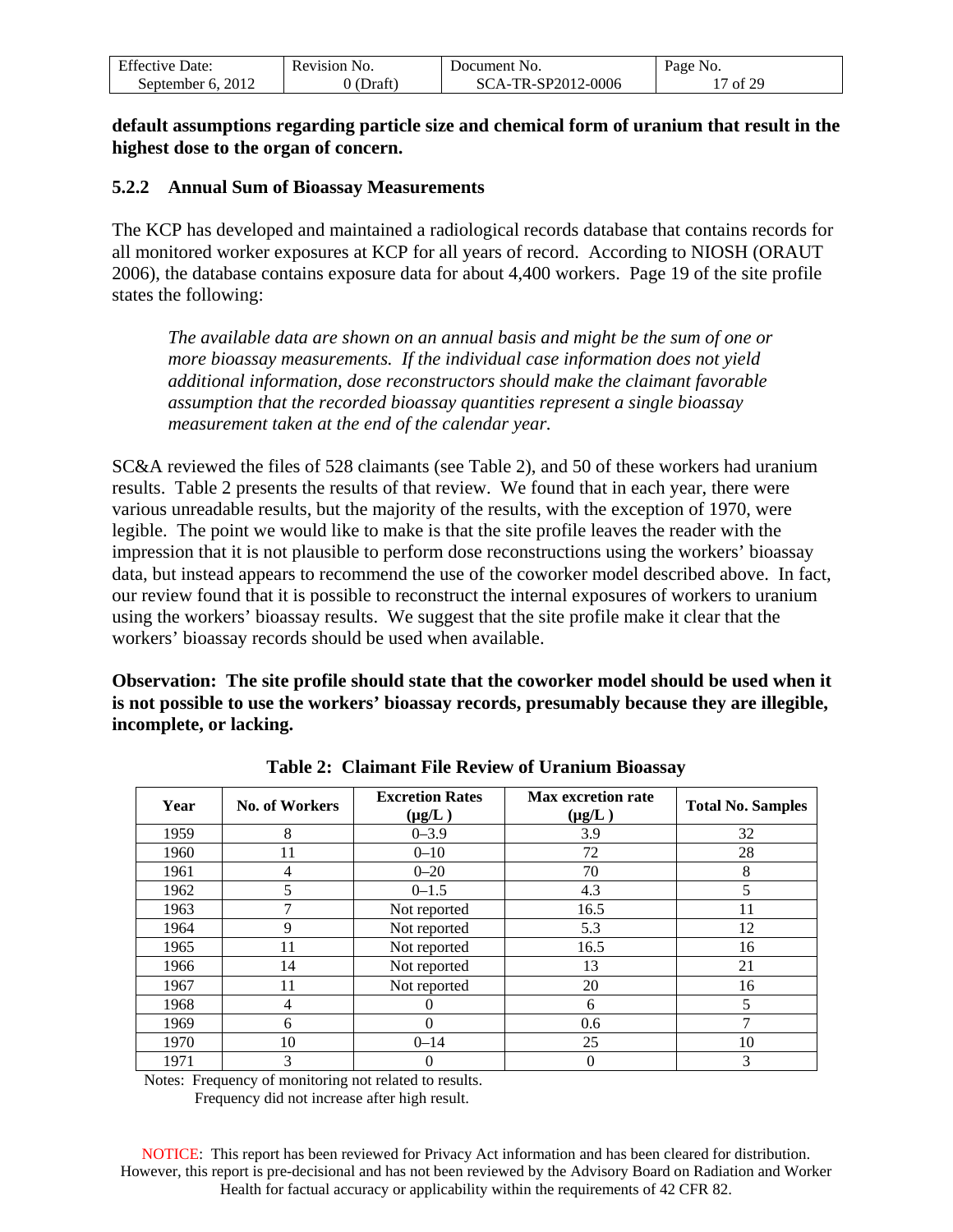| <b>Effective Date:</b> | Revision No. | Document No.       | Page No. |
|------------------------|--------------|--------------------|----------|
| September 6, 2012      | Draft)       | SCA-TR-SP2012-0006 | 18 of 29 |

#### <span id="page-17-0"></span>**5.2.3 Bioassay Coworker Model**

Table 12 of the site profile (p. 20), which summarizes the electronic bioassay records, shows only one worker with a bioassay result in 1969. However, SC&A's review of the records upon which Table 12 is based reveals that six workers among the claimant group had bioassay records in 1969. Consequently, Table 12 appears to be incomplete, which raises questions regarding the use of the data in Table 12 as the basis for a coworker model.

#### **Finding 2: The bioassay data summarized in Table 12 of the site profile appear to be incomplete, which raises concerns regarding its use in developing a coworker model.**

### <span id="page-17-1"></span>**5.2.4 Chronic Uranium Intake**

For the purpose of reconstructing internal exposures using the coworker model, the site profile presumes that intakes of uranium dust are chronic. The derivation of chronic intake rates based on the sums of individual results in a year may result in a less-than-favorable dose reconstruction for some workers. Our analysis of the claimant data has shown that some workers have high results in 1 month, followed by very low results at the following sampling period. For example, one worker had 3 low results in 1959, on the order of 2 µg/L. The worker's results were below the MDL in 1960, 30  $\mu$ g/L in January, below the MDL in February, 72  $\mu$ g/L in May, and 0 in July and December. This pattern of excretion rate results is not characteristic of chronic intakes, and averaging concentrations in urine to obtain an average annual chronic intake rate would result in an underestimate of internal exposures.

The pattern of high results was not uniform among workers. In 1960, another worker presented the following excretion rate results: 0 in January,  $14 \mu g/L$  in February,  $10 \mu g/L$  in April, and  $42 \mu g/L$  in December. This same worker in 1961 presented 20  $\mu g/L$  in June and 70  $\mu g/L$  in December. A third worker in 1961 had a result equal to 0 in August and a result equal to 20 µg/L in December.

In addition, document SRDB 049002 (Nasca 2005) contains uranium bioassay results of a worker in 1960, which presented the following results: 0 in January, 29  $\mu$ g/L in February, 0 in April, 39  $\mu$ g/L in May, and 66  $\mu$ g/L in December. In the same document, a worker presented the following results in 1960: 35 µg/L in January; 0 in February, April and May; followed by 20 µg/L in September; and 0 in December. Those results are not characteristic of chronic intakes.

**Finding 3: SC&A believes that the default chronic pattern of intake used in the uranium coworker model, which apparently is being applied to all workers, may not apply to many workers. Our review of actual cases reveals that many workers have legible bioassay records and show patterns of excretion rates that indicate that the coworker model may not be claimant favorable for all workers.** 

In addition to issues related to Table 12 of the site profile, we also have concerns regarding the way in which the site profile categorizes unmonitored workers for the purpose of implementing the coworker model. On page 22, workers are grouped into the following four exposure categories: (1) workers routinely exposed to airborne or loose material, (2) workers occasionally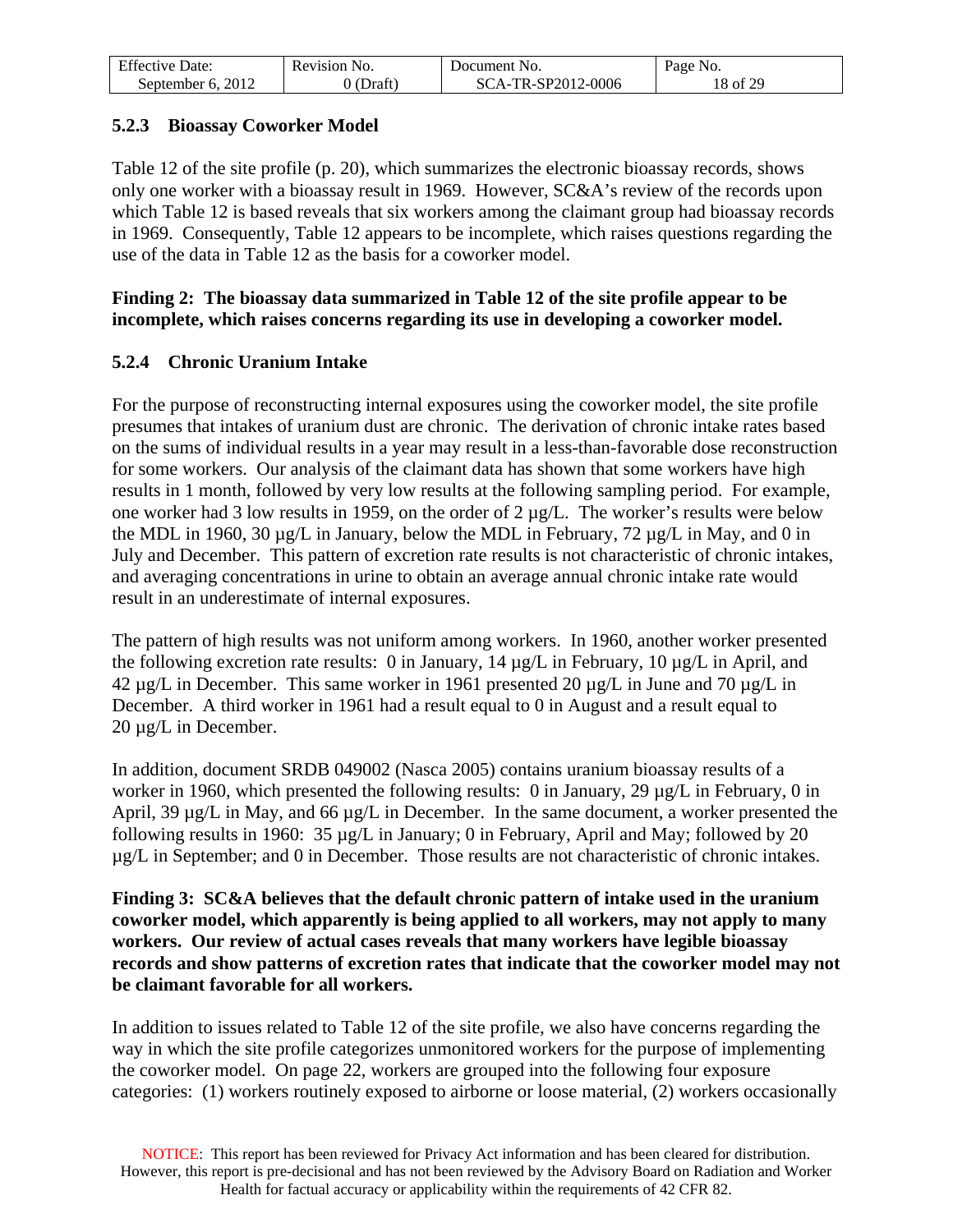| <b>Effective Date:</b> | Revision No. | Document No.       | Page No. |
|------------------------|--------------|--------------------|----------|
| September 6, 2012      | 0 (Draft)    | SCA-TR-SP2012-0006 | 19 of 29 |

exposed, (3) workers rarely exposed or exposed only to very low workplace airborne or contamination levels, and (4) workers with little or no potential for radiological exposure.

SC&A is concerned that the use of Table 13 of the site profile and this system to categorize workers might lead to less than claimant-favorable dose reconstructions. For example, our review of the SRDB revealed that administrative support/clerical/work planner Occupational Code Category 450 has a relatively high average bioassay measurement. Specifically, Document SRDB 15925 (Traub 2005) contains an e-mail from Richard Traub to Brent M. Nasca asking about the high excretion rates of code 450. Nasca's response was that this category includes not only secretaries with no expected exposures, but also work planners (Nasca 2005). The work planners are expected to show uranium uptakes. Thus, workers with a high potential of exposures are classified in the same code as workers not expected to have any exposures to uranium.

**Finding 4: The system used to categorize workers by administrative code for the purpose of implementing the coworker model might result in misassignments that result in underestimates of reconstructed dose**s.

## <span id="page-18-0"></span>**5.3 OTHER RADIONUCLIDES**

Section 5.2 of the site profile addresses internal exposures other than uranium, explaining that there were no other significant worker intakes other than uranium. SC&A concurs with this position. However, a site visit would help to confirm that this conclusion is valid.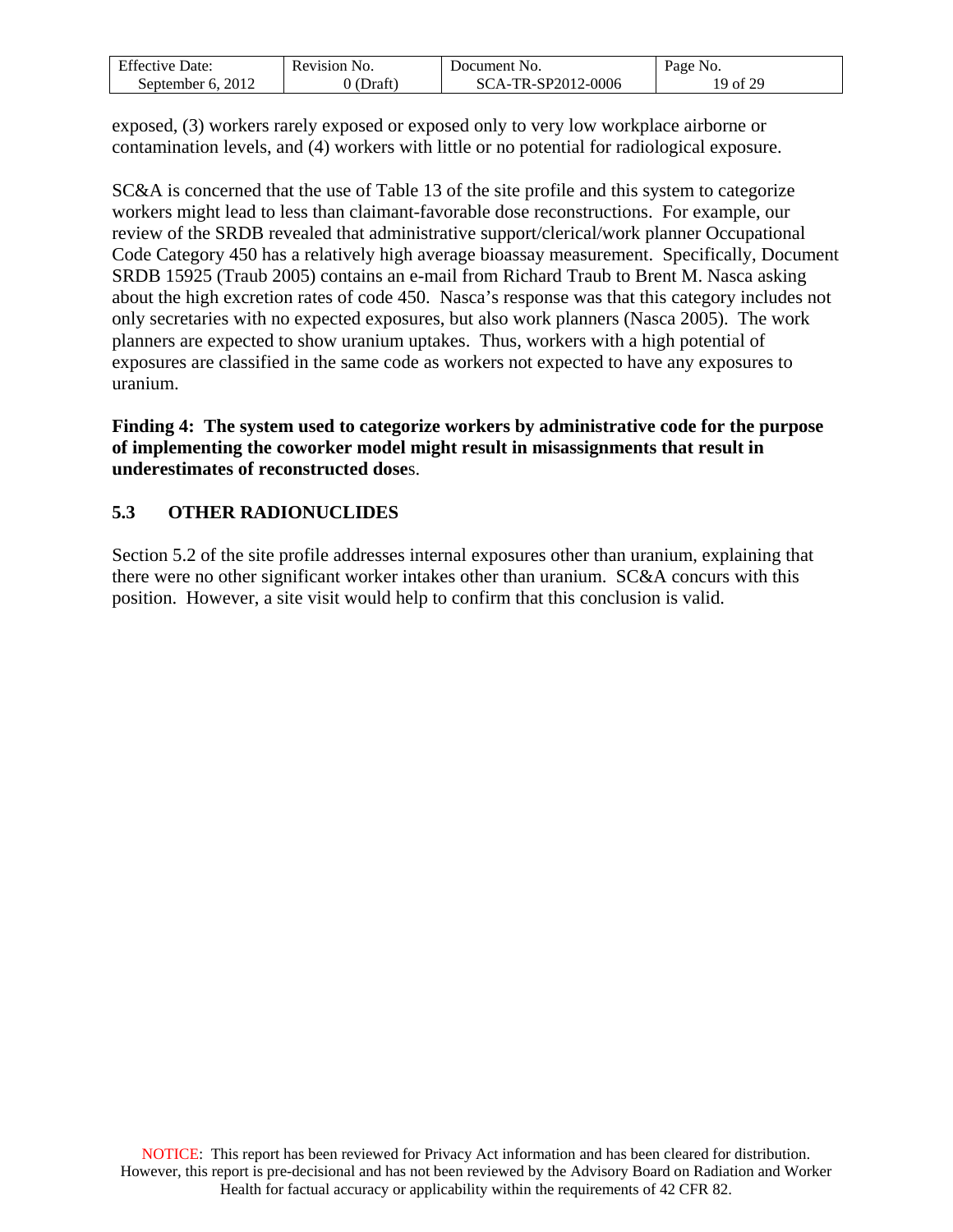| <b>Effective Date:</b> | Revision No. | Document No.       | Page No. |
|------------------------|--------------|--------------------|----------|
| September 6, 2012      | 0 (Draft)    | SCA-TR-SP2012-0006 | 20 of 29 |

## **6.0 EXTERNAL DOSE DURING OPERATIONS**

<span id="page-19-0"></span>This section presents a brief description of the material provided in the site profile with respect to the type of operations that took place at KCP and the type of data that are available for reconstructing occupational external exposures at the facility. This is followed by a description of the instructions provided in the site profile for reconstructing external exposures, and a critical review of those instructions and the data upon which they are based.

## <span id="page-19-1"></span>**6.1 BACKGROUND**

Section 6.0 of the site profile, which addresses external radiation exposures at KCP, explains that the sources of external exposure at KCP were primarily associated with fabrication and quality control testing of non-nuclear weapons components, and that clear descriptions of those activities are not readily available due to their classified nature. However, Table 3 of the site profile lists the external radiation sources at KCP, and Table 4 lists the radiation generating devices (RGDs), which consisted of beta, gamma, x-ray, and neutron emitting/generating sources. Section 6.3 of the site profile describes the dosimeter technology that was used to record worker exposure to photon, beta, and neutron exposures associated with the variety of sources, and RGDs used at KCP over the years. This section reviews the data, models, and assumptions used in the site profile to reconstruct external exposures to KCP workers.

As explained in the site profile, because of its long history, a variety of personnel dosimetry devices were employed over the years, and an effort was made in the site profile to compare these different methods, so that dose reconstructions for different time periods can be performed in terms of a common metric, namely  $Hp(10)$  for penetrating dose and  $Hp(0.07)$  for nonpenetrating dose.

Section 6.4 presents the methods recommended in the site profile to perform external dose reconstruction. Section 6.4.1 explains that external dosimetry exists for most workers, but some workers were not monitored. The site profile takes the position that workers who were not monitored experienced exposures that generally were lower than those experienced by monitored workers. This might be true in general, but it might not apply to all workers. Figure 2 of the site profile presents a statistical analysis of the annual penetrating dose experienced by all workers as compiled by NIOSH for 1950 through 2003. Also, Table 15 of the site profile presents a statistical analysis of the exposures for each year from 1950 through 1990. Because of its importance, Table 15 is reproduced here as Table 3:

**Table 3: Statistical Parameters of Recorded Penetrating Annual Doses** 

|      | <b>Arithmetic, All Recorded Dose</b> |             |                | Lognormal, dose>0 |               |              |              |
|------|--------------------------------------|-------------|----------------|-------------------|---------------|--------------|--------------|
| Year | No. of                               |             | Dose, rem      | No. of            |               | Dose, rem    | <b>GSD</b>   |
|      | Workers                              | <b>Mean</b> | <b>Maximum</b> | <b>Workers</b>    | <b>Median</b> | 95%          |              |
| 1950 | 46                                   | 7.09E-02    | 6.47E-01       | 29                | 5.01E-02      | 5.54E-01     | $4.31E + 00$ |
| 1951 | 227                                  | 2.78E-01    | $5.32E + 00$   | 158               | 4.97E-02      | $2.02E + 00$ | $9.52E + 00$ |
| 1952 | 233                                  | 1.91E-01    | $5.90E + 00$   | 220               | 2.45E-02      | $7.42E-01$   | $7.96E + 00$ |
| 1953 | 103                                  | 1.37E-01    | $5.32E + 00$   | 72                | 2.13E-02      | 4.50E-01     | $6.38E + 00$ |
| 1954 | 65                                   | 1.61E-01    | $2.99E+00$     | 21                | 1.19E-01      | $4.74E + 00$ | $9.39E + 00$ |
| 1955 | 41                                   | 9.18E-02    | 4.18E-01       | 25                | 1.10E-01      | 4.59E-01     | $2.39E + 00$ |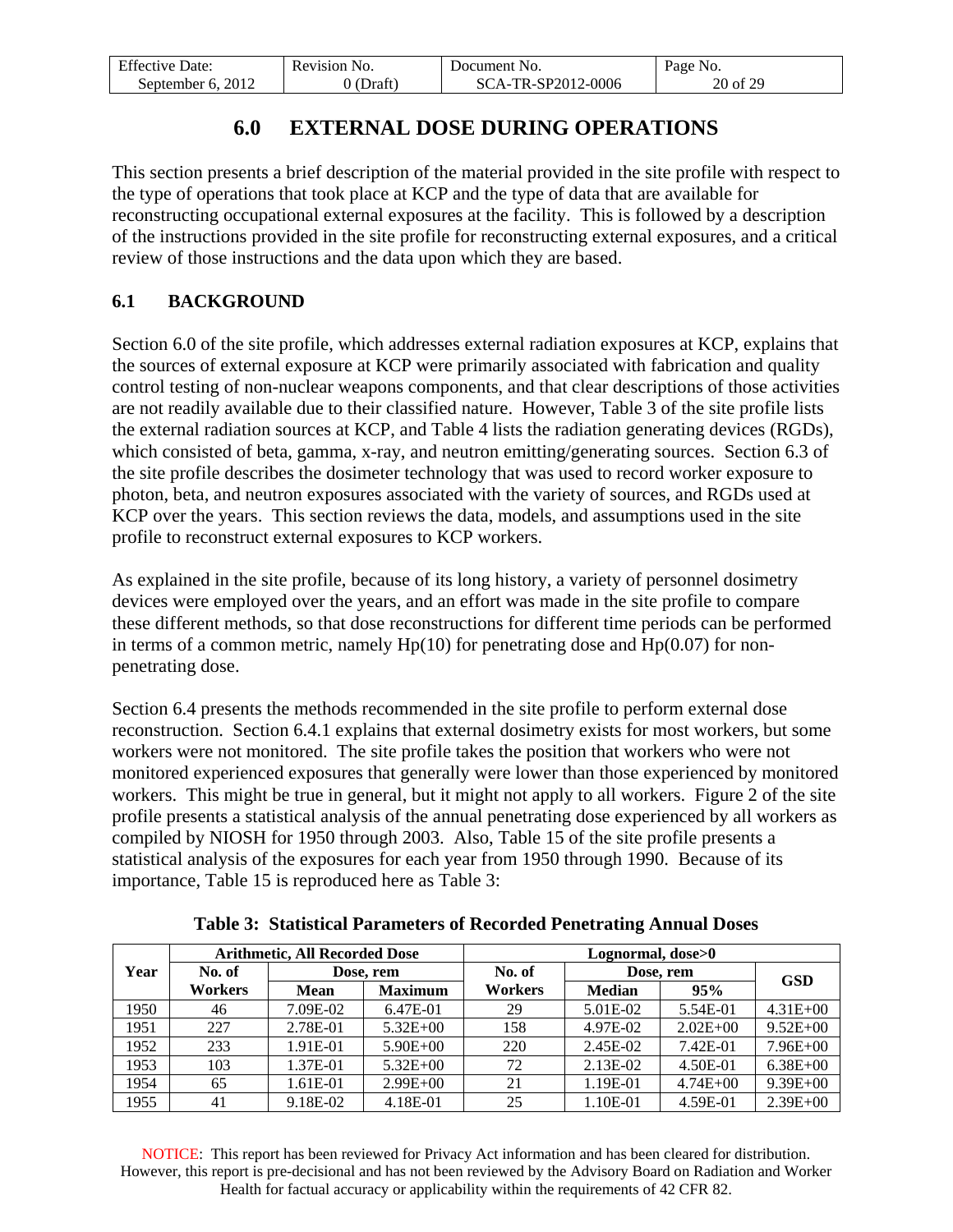| <b>Effective Date:</b> | Revision No. | Document No.       | Page No. |
|------------------------|--------------|--------------------|----------|
| September 6, 2012      | 0 (Draft)    | SCA-TR-SP2012-0006 | 21 of 29 |

|                   | <b>Arithmetic, All Recorded Dose</b> |             | Lognormal, dose>0 |                 |               |              |              |
|-------------------|--------------------------------------|-------------|-------------------|-----------------|---------------|--------------|--------------|
| Year              | No. of                               |             | Dose, rem         | No. of          |               | Dose, rem    | <b>GSD</b>   |
|                   | <b>Workers</b>                       | <b>Mean</b> | <b>Maximum</b>    | Workers         | <b>Median</b> | 95%          |              |
| 1956              | 26                                   | 2.89E-01    | $1.75E + 00$      | 26              | 1.35E-01      | $1.07E + 00$ | $3.52E + 00$ |
| 1957              | $\overline{65}$                      | 5.24E-01    | 7.89E+00          | $\overline{36}$ | 1.77E-01      | $6.33E + 00$ | $8.80E + 00$ |
| 1958              | 301                                  | 3.90E-02    | 8.43E-01          | 89              | 5.44E-02      | 4.84E-01     | $3.78E + 00$ |
| 1959              | 464                                  | 8.97E-03    | 2.30E-01          | $\overline{72}$ | 3.57E-02      | $1.78E-01$   | $2.66E + 00$ |
| 1960              | 1,043                                | 1.21E-02    | $1.35E + 00$      | 165             | 4.53E-02      | 2.31E-01     | $2.70E + 00$ |
| 1961              | 948                                  | 2.39E-02    | 5.90E-01          | 400             | 3.17E-02      | 1.64E-01     | $2.72E + 00$ |
| 1962              | 700                                  | 1.25E-02    | $1.65E + 00$      | 59              | 4.25E-02      | 4.53E-01     | $4.22E + 00$ |
| 1963              | 597                                  | 1.18E-02    | $1.63E + 00$      | 100             | 3.65E-02      | 2.02E-01     | $2.83E + 00$ |
| 1964              | 530                                  | 6.85E-03    | 6.90E-01          | 59              | 3.09E-02      | 1.97E-01     | $3.08E + 00$ |
| 1965              | 436                                  | 1.35E-03    | 8.00E-02          | 26              | 1.66E-02      | 5.59E-02     | $2.09E + 00$ |
| 1966              | 415                                  | 2.32E-03    | 2.00E-01          | 27              | 2.54E-02      | 8.95E-02     | $2.15E+00$   |
| 1967              | 370                                  | 1.71E-03    | $2.50E-01$        | 20              | 2.06E-02      | 7.14E-02     | $2.13E + 00$ |
| 1968              | 469                                  | 1.75E-03    | 3.50E-01          | 5               | 1.10E-01      | 6.84E-01     | $3.04E + 00$ |
| 1969              | 577                                  | (a)         | $0.00E + 00$      | $\overline{0}$  |               |              |              |
| 1970              | 580                                  | 1.60E-03    | 3.20E-01          | 29              | 1.61E-02      | 7.47E-02     | $2.54E + 00$ |
| 1971              | 575                                  | 9.39E-04    | 2.00E-01          | 16              | 2.02E-02      | 9.09E-02     | $2.50E + 00$ |
| 1972              | 195                                  | 1.19E-02    | 4.26E-01          | 68              | 2.04E-02      | 8.61E-02     | $2.40E + 00$ |
| 1973              | 199                                  | 9.86E-02    | $1.81E + 01$      | 69              | 1.87E-02      | 1.09E-01     | $2.91E+00$   |
| 1974              | 169                                  | 1.30E-02    | 8.80E-02          | 67              | 2.86E-02      | 6.89E-02     | $1.71E + 00$ |
| 1975              | 150                                  | 5.72E-03    | 8.60E-02          | 44              | 1.25E-02      | 5.96E-02     | $2.58E + 00$ |
| 1976              | 126                                  | 9.65E-03    | 2.48E-01          | $\overline{53}$ | 1.37E-02      | 7.34E-02     | $2.77E + 00$ |
| 1977              | 123                                  | 5.45E-03    | 3.00E-01          | 12              | 2.76E-02      | 1.72E-01     | $3.04E + 00$ |
| 1978              | 152                                  | 7.53E-03    | $1.25E-01$        | 18              | 4.55E-02      | 2.25E-01     | $2.64E + 00$ |
| 1979              | 162                                  | 2.69E-03    | 8.30E-02          | 17              | 2.12E-02      | 5.64E-02     | $1.81E + 00$ |
| 1980              | 185                                  | 4.19E-03    | 1.33E-01          | $\overline{22}$ | 2.74E-02      | 8.49E-02     | 1.99E+00     |
| 1981              | 210                                  | 4.12E-03    | 1.20E-01          | 24              | 2.72E-02      | 9.27E-02     | $2.11E + 00$ |
| 1982              | 209                                  | 2.00E-03    | 5.20E-02          | 22              | 1.67E-02      | 3.72E-02     | $1.63E + 00$ |
| 1983              | 226                                  | 2.98E-03    | 3.14E-01          | 12              | 2.76E-02      | 2.06E-01     | 3.39E+00     |
| 1984              | 216                                  | 1.89E-02    | $3.57E + 00$      | 18              | 2.44E-02      | 2.80E-01     | $4.41E + 00$ |
| 1985              | 201                                  | 4.67E-02    | $8.66E + 00$      | 49              | 1.41E-02      | 8.34E-02     | 2.95E+00     |
| 1986              | 194                                  | 3.22E-03    | 5.50E-02          | 27              | 2.05E-02      | 4.71E-02     | $1.66E + 00$ |
| 1987              | 196                                  | 1.65E-03    | 4.00E-02          | 20              | 1.18E-02      | 4.82E-02     | $2.35E + 00$ |
| 1988              | 188                                  | 3.52E-03    | 1.80E-01          | 11              | 4.62E-02      | 1.81E-01     | $2.29E + 00$ |
| 1989              | 233                                  | 8.03E-04    | 1.60E-02          | 17              | 1.09E-02      | 1.37E-02     | $1.15E + 00$ |
| 1990 <sup>b</sup> | 217                                  | 1.16E-03    | 4.10E-02          | 17              | 1.37E-02      | 2.50E-02     | $1.44E + 00$ |

#### **Table 3: Statistical Parameters of Recorded Penetrating Annual Doses**

a. Recommend using values for 1968. All 1969 recorded doses = zero.

b. Recommend using values for 1990 for all subsequent years.

Source: ORAUT-TKBS-0031, Table 15 (ORAUT 2006)

Given these data, the site profile makes the following recommendation:

*Dose reconstructors should assign the ambient environmental dose to an unmonitored worker with minimal potential for radiation exposure from KCP operations, median coworker dose to an unmonitored worker with minimal likelihood of actual workplace exposure and the 95th percentile coworker dose to workers with a potential for workplace radiation exposure for each year of employment without a recorded dose. There should not, typically, be a significant*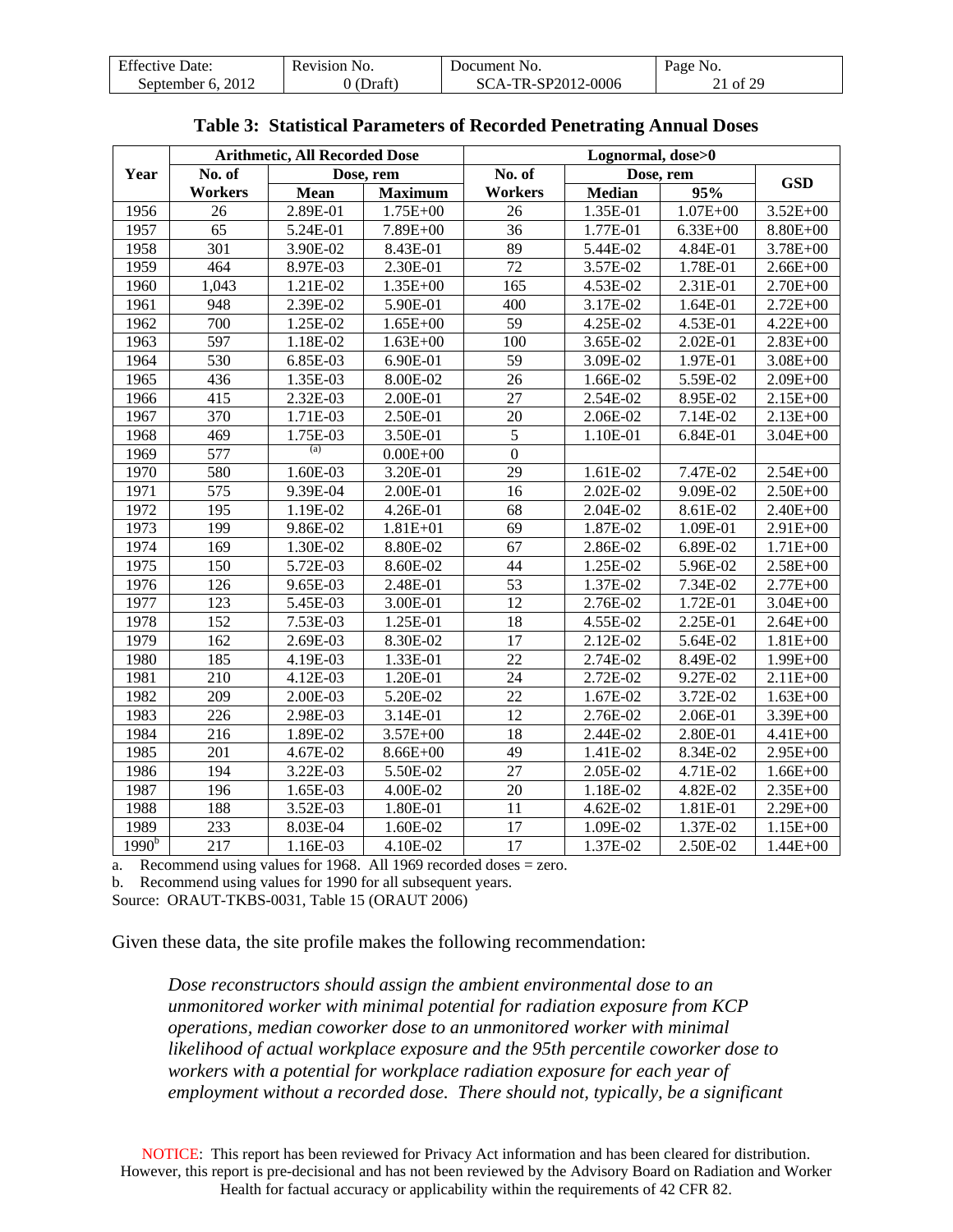| <b>Effective Date:</b>    | Revision | No.                                      | NO.        |
|---------------------------|----------|------------------------------------------|------------|
|                           | NO.      | Jocument                                 | Page       |
| 2012<br>September<br>. ი. | Jraft    | የ-SP2012-0006<br>TR.<br>ŠС<br>$\Delta$ - | £ ንዕ<br>Οt |

*neutron exposure of unmonitored workers because sources of neutron radiation were very limited.* 

The following presents SC&A's review of the data and the instructions provided in the site profile.

#### <span id="page-21-0"></span>**6.1.1 Accuracy/Completeness of Dose Records**

Page 13 of the site profile (ORAUT 2006) states that:

*KCP has developed and maintained a radiological records database that contains records for all monitored worker exposures at KCP for all years of record. The database contains exposure data for about 4,400 workers.* 

*Dose reconstructors should use recorded doses from the KCP database to supplement the hard-copy original dosimeter processing information submitted by DOE because the respective claims are often difficult to read.* 

SC&A's review of several KCP claimant files on the NOCTS database indicates that some of the original dose records are indeed difficult to read, if not illegible. Apparently, there are hard copies and an electronic KCP database that contain the dose records for the workers; however, the accuracy and completeness of neither data source was addressed in the site profile. From the hardcopies examined of a limited number of claimant records, it would be difficult to decipher the correct recorded dose, and sometimes the dates, bringing into question the accuracy of the electronic database, if it was populated from the hardcopy records.

SC&A searched the 731 KCP claims on the NOCTS database using occupation descriptions that may indicate potential exposure, such as mechanics/repairers, machinists and engineers contained in Table 13 of the KCP site profile. SC&A scanned 61 of these cases for DOE external dose files and found that 14 cases contained external exposure records. It was found that for most of these 14 cases, the external dose records only had one sheet of data, generally listing dose for only 1, 2, or 3 years (maximum of 7 years). This information is summarized in Figure 1 below.



**Figure 1: Number of External Exposure Records during a Given Year for 14 Cases with Records**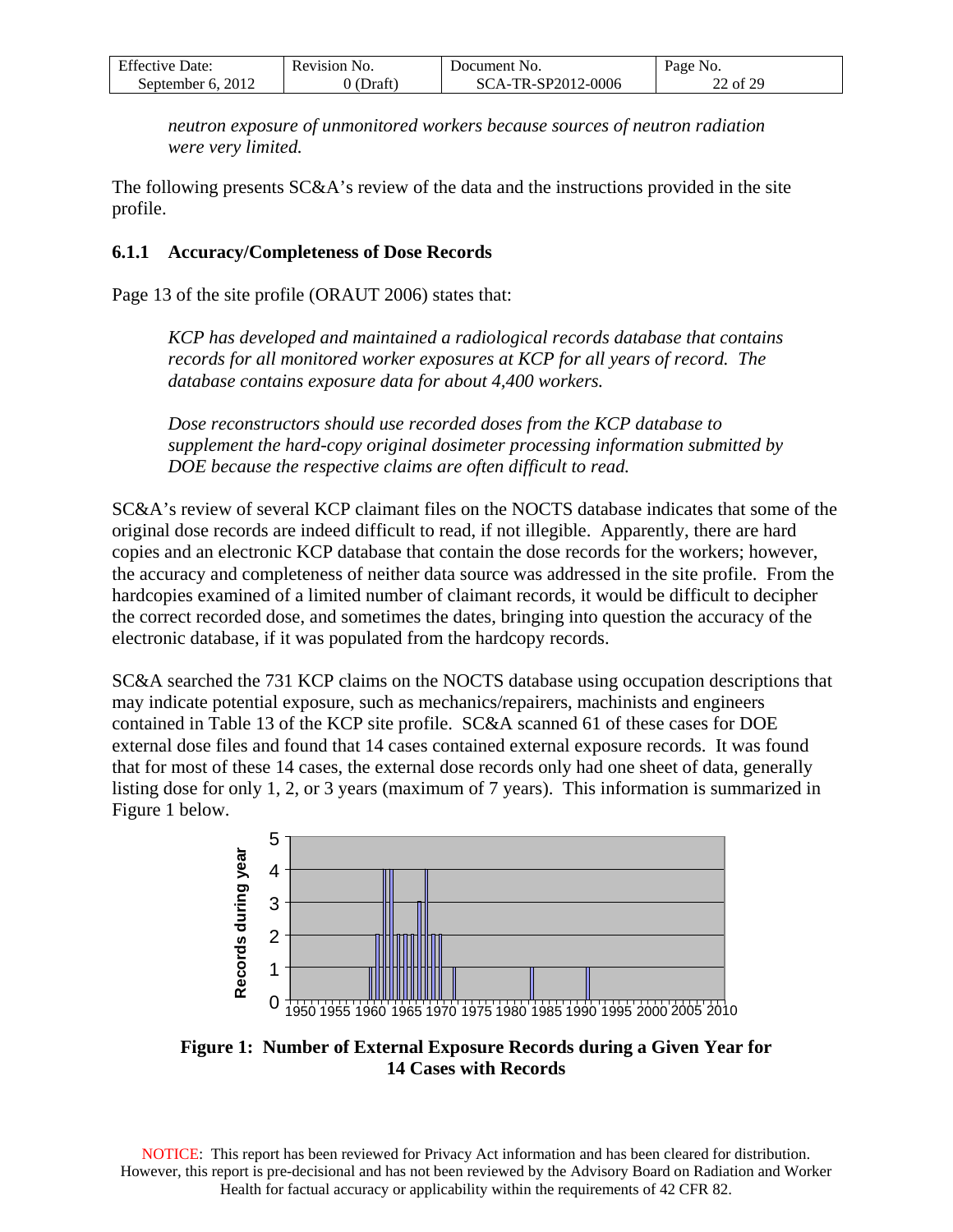| Effective Date:      | Revision No.   | Document No.       | Page No. |
|----------------------|----------------|--------------------|----------|
| 2012<br>September 6. | ا (ا<br>Draft) | SCA-TR-SP2012-0006 | 23 of 29 |

Some workers had the same job title for many years, and the work period covered a wide range from 1951 to the present. It seems highly unlikely that workers (of those analyzed) would be monitored for only a year or two if they were performing the same task for many years. Additionally, as shown in Figure 1, the external dose records of these 14 cases seem to be centered around the mid-1960s with very few outside that time period.

**Finding 5: There appears to be limited information available to the dose reconstructor with respect to the nature of the work performed by the workers. This issue warrants further investigation, along with the investigation of the legibility/accuracy/completeness of the database(s) used for dose reconstruction, in order to assess the ability to reconstruct worker doses, as supplemented with the coworker model.** 

#### <span id="page-22-0"></span>**6.1.2 Beta Dose**

Page 25 of the site profile indicates that beta dose was measured from 1950–1964. However, prior to 1964, exposure record forms did not have a column to enter beta dose. Table 3 (ORAUT 2006, p. 11) covers 1964–1987 and not the entire period (1958–1972 and 1997) of DU operations, which could involve beta exposure.

The geometry of the worker's body parts with respect to the radiation source was not described. The use of gloveboxes/fume hoods was not mentioned; these fixtures would alter the dose received to the different organs in comparison to the badge worn on the chest. Sufficient details concerning the potential for beta exposure from the various electron-producing and beta-emitting sources, as a function of time and work location, are lacking in the TBD.

**Finding 6: It appears that there are large time periods where beta exposure records are lacking, making it difficult to reconstruct beta doses for workers during those time periods and for developing a coworker model that can cover those time periods. In addition, the details of beta exposures are lacking.** 

#### <span id="page-22-1"></span>**6.1.3 Moderated Neutron Dose**

The site profile states that neutron generators (D-T producing 14.7 MeV mono-energetic neutrons) and radioisotope neutron sources (PuBe producing an average energy of 4.5 MeV neutrons) were used at the KCP from 1960s to 2004; additionally, these neutron sources are listed in Table 4 of the site profile (ORAUT 2006, p. 12). NTA film and polycarbonate neutron dosimeters can be calibrated to these medium-energy neutron sources in the energy range of 1 MeV to 15 MeV; however, for any occupied working area, there will be neutron shielding consisting of moderating (hydrogenous) material between the neutron source and the workers, which degrades the neutron energy and creates gamma radiation from neutron-capture reactions. Some of these degraded neutrons will be below the ~1 MeV thresholds of the NTA film and polycarbonate.

SC&A considers this an unregistered dose that would not be recorded on the workers' records. If a significant fraction of the dose is less than 1 MeV, there will not be a detectible neutron dose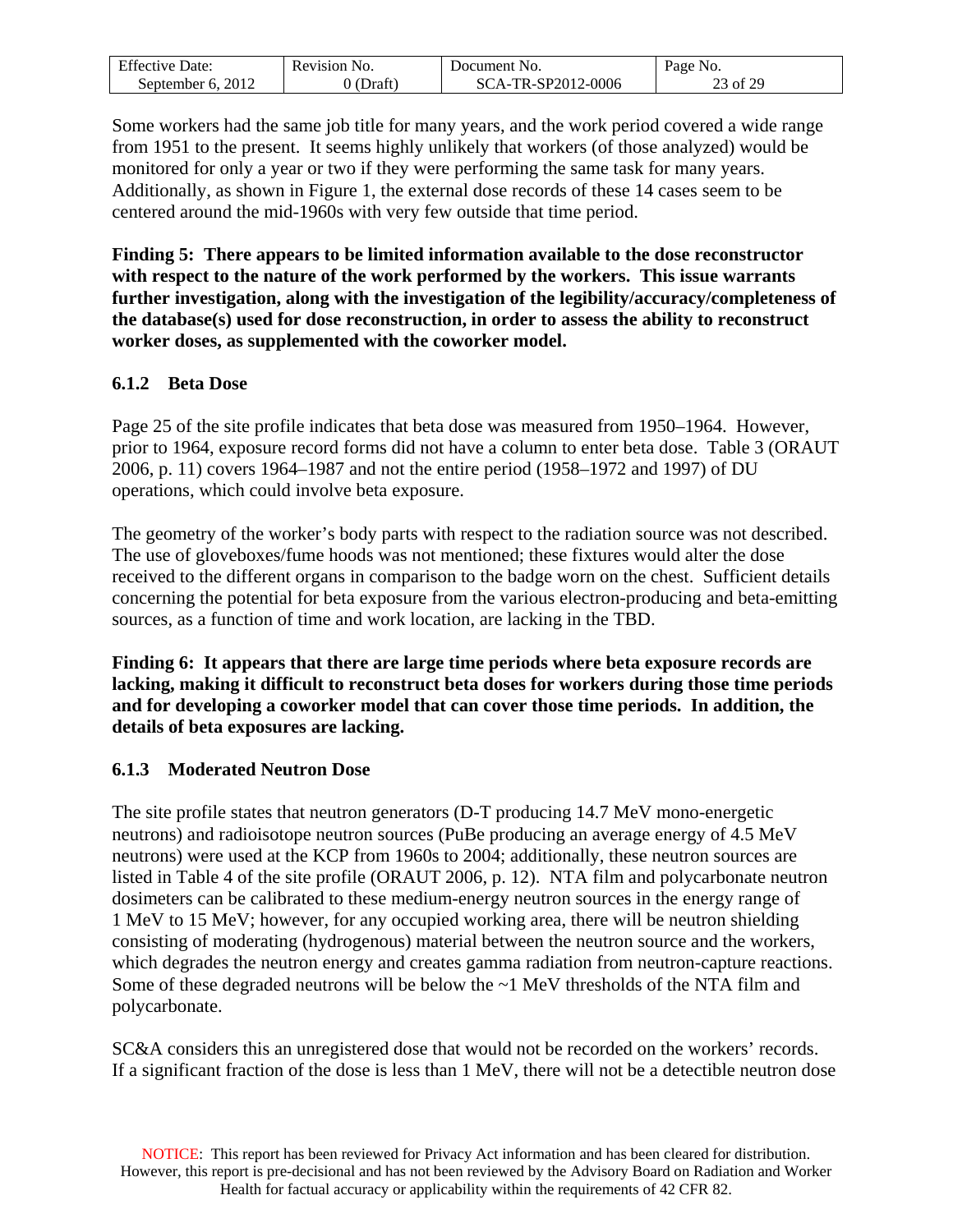| <b>Effective Date:</b> | Revision No. | Document No.       | Page No. |
|------------------------|--------------|--------------------|----------|
| 2012<br>September 6.   | Draft`       | SCA-TR-SP2012-0006 | 24 of 29 |

recorded, when an actual neutron dose was received. This may partly account for the NIOSH statement (ORAUT 2006, p. 27):

*Overall, the recorded neutron dose is a relatively insignificant component of the worker dose.* 

NIOSH does not provide any information (as a function of time) concerning the physical setup, shielding, operating parameters (neutron output and usage fraction), and specific use of the generated neutron fields to allow for an evaluation of the potential neutron exposures to the workers. Documentation providing benchmark neutron exposure surveys would be helpful in assessing the potential neutron exposures. Additionally, job titles for the workers that may have potentially been exposed to neutrons are necessary to evaluate the recorded neutron dose records, and to also assist the dose reconstructor in looking for, and assigning, neutron doses during the dose reconstruction process.

**Finding 7: The scarcity of positive neutron doses might be explained, in part, by the limited ability of NTA film to detect neutron energies below 1 MeV. Additionally, neutron exposures may have been missed during neutron area surveys, because the only neutron survey instrument listed in Table 5 (ORAUT 2006, p. 13) is a Nuclear Chicago Model #2715, and this instrument may not have correctly responded to the pulsed neutron fields with the generator(s) being operated in the microsecond pulse mode, which was typical at KCP, as indicated in Table 4 (ORAUT 2006, p. 12).** 

#### <span id="page-23-0"></span>**6.1.4 Neutron Dosimetry Correction Factors**

Section 6.3.2 of the site profile describes the personal neutron dosimetry systems employed at the KCP, including techniques and exchange frequencies provided in Table 14 (ORAUT 2006, p. 25). One of our concerns is that quarterly exchange of NTA film can result in complete loss of countable track and yield 0 dose recordings for low-level and/or low-energy neutron exposures. This is illustrated in a 1974 article by L. Phillips (Phillips 1974, pdf p. 18), which describes tests run at Brookhaven National Laboratory (BNL) to determine NTA track fading. The results, using a relatively high-energy bare PuBe neutron source, are shown in Figure 2.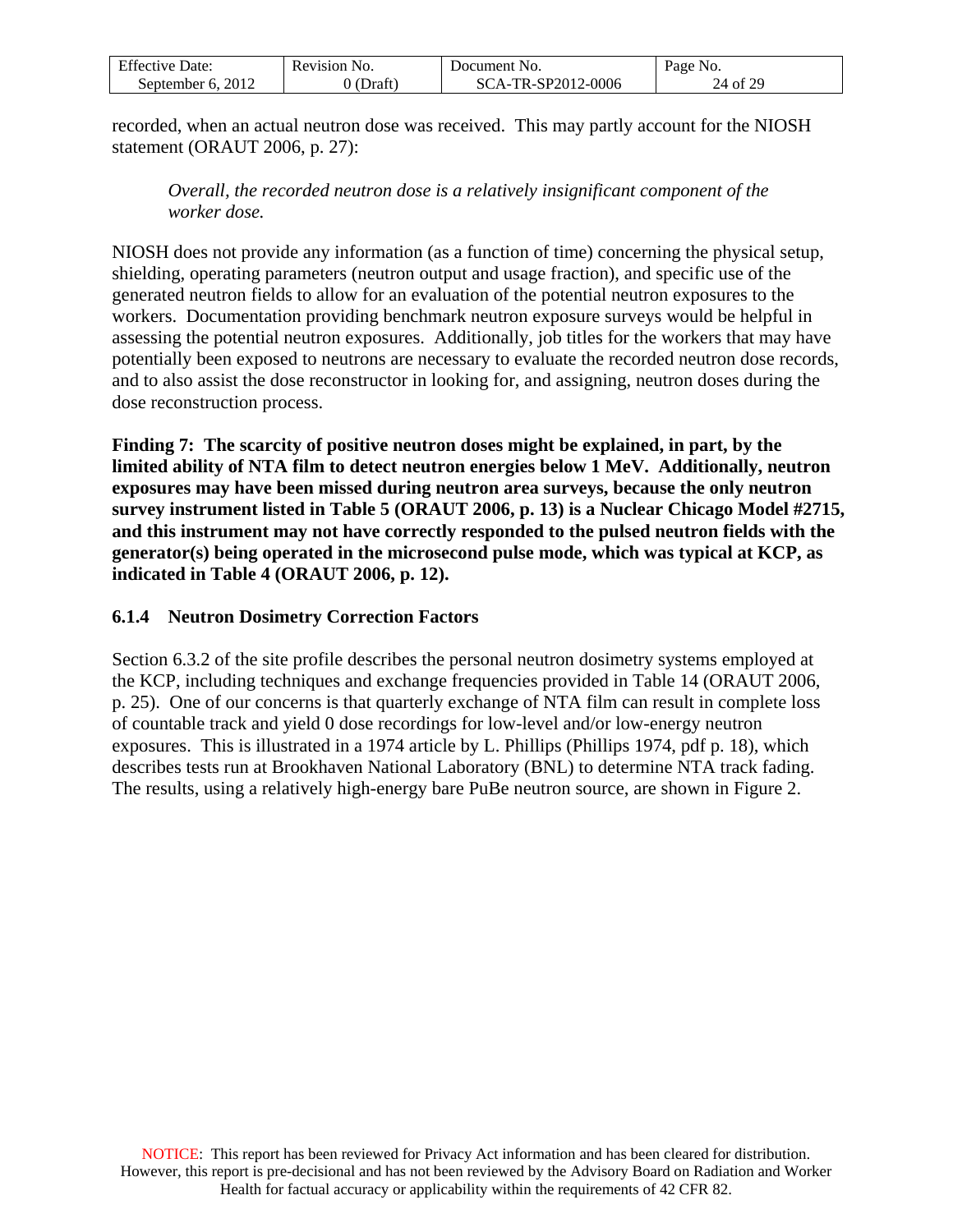| <b>Effective Date:</b> | Revision No. | Document No.       | Page No. |
|------------------------|--------------|--------------------|----------|
| September 6, 2012      | 0 (Draft)    | SCA-TR-SP2012-0006 | 25 of 29 |





**Figure 2: Percent of Original Tracks vs. Time** 

**Finding 8: The fading of the NTA film as a function of time, temperature, and humidity, was not addressed in the site profile, nor were there any correction factors provided. Lower-energy moderated neutrons would show even more fading as compared to the higher-energy neutrons. Additionally, the angular response of NTA film and polycarbonate neutron dosimeters was not addressed, which generally requires a 30% correction factor.** 

#### <span id="page-24-0"></span>**6.1.5 Neutron-to-Photon Ratios**

Page 27 of the site profile (ORAUT 2006) states the following:

*KCP worker recorded positive neutron dose was recorded a total of 35 times over a period from 1966 through 1996, with most instances occurring in the 1980s with good dosimetry capabilities, from a total of 14,758 annual dose records. In all cases, except for 2, the recorded annual deep dose is equal to the recorded annual neutron implying all recorded deep dose resulted from the neutron dose. … As such, the recommended approach is to use a neutron to photon dose ratio of 1:1 as a conservative estimate of neutron dose to the few workers with any potential of neutron exposure.* 

In light of concerns regarding the reliability of NTA film with respect to lower-energy neutrons, it is not apparent that there is a sound basis for assigning a n/p ratio of 1:1. In other site profile reviews, SC&A has stated that n/p ratios can be used to derive neutron doses if a reliable set of paired data of neutron and photon measurements are available and which employed instruments that can detect the full range of neutron energies. It does not appear that this approach was used to derive the n/p ratio of 1:1.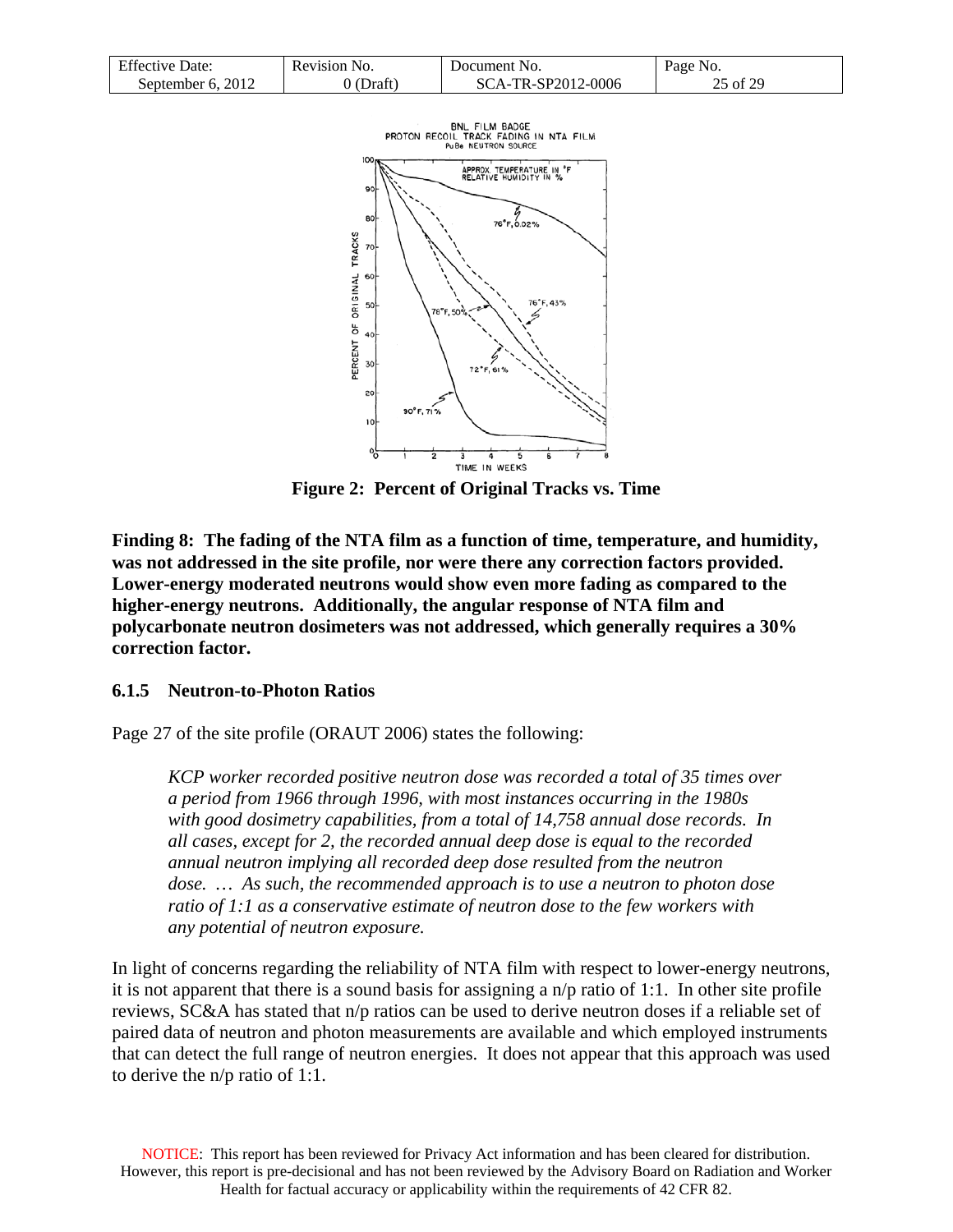| $E^{ac}$                  | Revision No. | Document                 | Page           |
|---------------------------|--------------|--------------------------|----------------|
| Effective Date:           |              | NO.                      | NO.            |
| 2012<br>September<br>՝ ი. | <b>Draft</b> | -TR-SP2012-0006<br>SCA-' | .f ንር<br>26 of |

#### **Finding 9: Neutron-to-Photon (n/p) ratios require additional investigation in order to develop a recommended approach for dose reconstructors.**

#### <span id="page-25-0"></span>**6.2 COWORKER DATA ISSUES**

Page 26 of the site profile (ORAUT 2006) states the following:

*…it is reasonable to assume that any unmonitored dose would be less than the dose received by monitored workers.* 

Figure 2 of the site profile, which presents a lognormal probability plot of KCP recorded annual penetrating dose (ORAUT 2006, p. 27), shows the probability of occurrence versus the annual dose (mrem) for 1950–2003. This plot indicates a median dose of around 20 mrem/year and a 95<sup>th</sup> percentile of around 70 mrem/year. Table 15 (ORAUT 2006, p. 28) provides a list of coworker doses as a function of year for the period of 1950–1990. There appears to be a reasonable amount of data available for this coworker model. However, it would be useful to obtain a spreadsheet of the data in Table 15 to allow creation of a plot consisting of dose versus year to better visualize trends and abnormalities in the data.

Table 15 also shows that there were 577 workers monitored during 1969, with all 0 recorded doses. This appears to be unusual, because the adjacent years had approximately the same number of workers monitored with the median and  $95<sup>th</sup>$  percentile doses both positive. To use the information in Table 15 as coworker data, the reason for the 1969 abnormality needs to be investigated to determine if there were problems with the dosimetry system (which may have spilled over into other years), or if the lack of recorded positive dose was a result of other influences, such as changes in operations, lost records, etc.

**Finding 10: It may not be always correct to assume that unmonitored workers experienced exposures that were generally lower than those experienced by monitored workers, because monitoring in the early years may not have been as thorough as would be desired. In addition, as discussed in previous findings, coworker categories are ambiguous and might result in inappropriate coworker dose assignments. Furthermore, Table 15 may reflect decreased average recorded doses as the number of zero dose records included may not be a complete accounting of the actual dose to workers.** 

#### <span id="page-25-1"></span>**6.2.1 Dosimeter Response to Low-Energy Photons**

Page 24 of the site profile (ORAUT 2006) states the following:

*The photon energy spectra in KCP workplaces have not been measured. The spectra are related to the configuration of the X-ray machines, the process, and the extent of shielding. However, regardless of the precise spectra, significant photon radiation would have been readily measured at KCP by the available dosimeter technology during all years of operation.*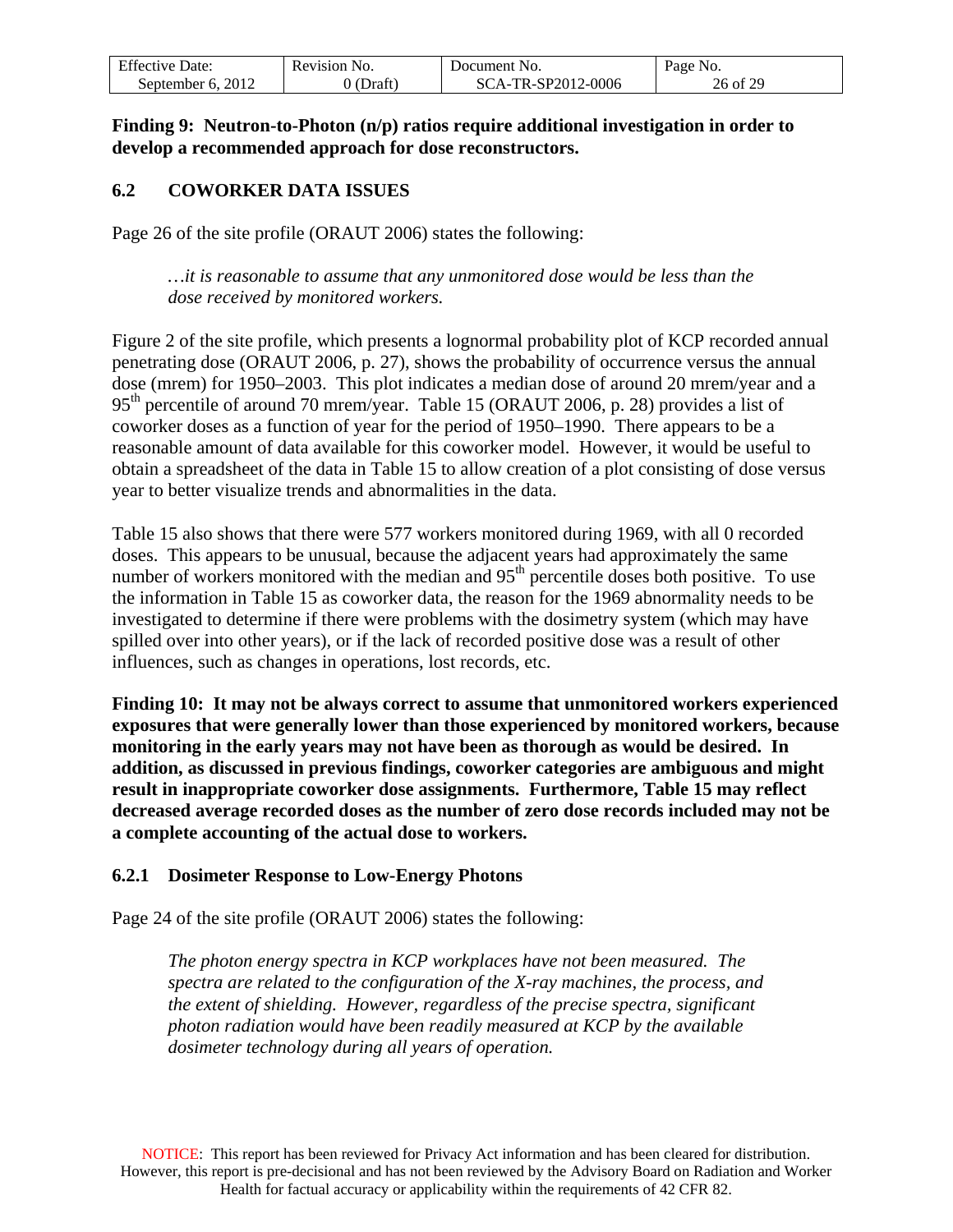| <b>Effective Date:</b> | Revision No. | Document No.       | Page No. |
|------------------------|--------------|--------------------|----------|
| September 6, 2012      | 'Draft       | SCA-TR-SP2012-0006 | 27 of 29 |

And on p. 28, it is stated:

*The energy of prevalent photons based on the radiation sources is readily measured, so no adjustment of recorded dose would be likely based on the response characteristics of the different dosimeters.* 

However, on p. 25, it is stated:

*Eberline standard (three-chip, TLD-100) TLD – used from 1983 through 1990. This dosimeter employs one chip under a 10-mg/cm2 filter to measure the shallow or skin dose and one or two chips under a 285-mg/cm2 filter to measure the deep or whole-body dose (TMA 1990). The use of this dosimeter was terminated due to its inability to pass DOELAP lower energy photon performance testing categories…* 

The dosimeters were apparently calibrated using Co-60 (ORAUT 2006, p. 24), which is a relatively energetic photon source (1.17 and 1.33 MeV). However, numerous x-ray producing units were used at the KCP, as listed in Table 4 (ORAUT 2006, p. 12). These x-ray machines produced a wide spectrum of primary and scattered photons down to very low energies. The dosimeters calibrated using Co-60 may not have correctly responded to these lower-energy photons. Therefore, a correction factor may be needed, especially for determining the dose to skin and shallow organs.

**Finding 11: A correction factor for exposures to photon radiation might be needed, due to the differences between the actual photon energy distributions created largely by x-ray machines, and the relatively high-energy photons associated with Co-60, which was used for calibration of dosimeters. This issue is especially of concern regarding exposures to skin and shallow organs.** 

#### <span id="page-26-0"></span>**6.2.2 KCP Site Profile Text Issues**

The following areas need clarification/correction to provide more definitive information for the reader or dose reconstructor:

- **Radiation Sources** Table 4 (p. 12.) provides a list of the typical radiation sources used at the KCP. The 230-curie Cesium Irradiator is listed as used for "Calibration of radiation detection instruments." However, this would be a very large source to use for calibration of instruments; most likely it was an irradiation source for parts or inspection, not for calibrating instruments.
- **Neutron Dosimeters** The text in Section 6.3.2 (p. 25) discusses only the Lexan neutron detector, but lists other neutron detectors in Table 14. The text should provide information concerning all types of neutron detectors used at the KCP. Additionally, Table 14 is incomplete for the 1961–1967 and 1967–1973 time periods, because the type of neutron detector is not specified (1967–1973 only lists "film," not specifically NTA film).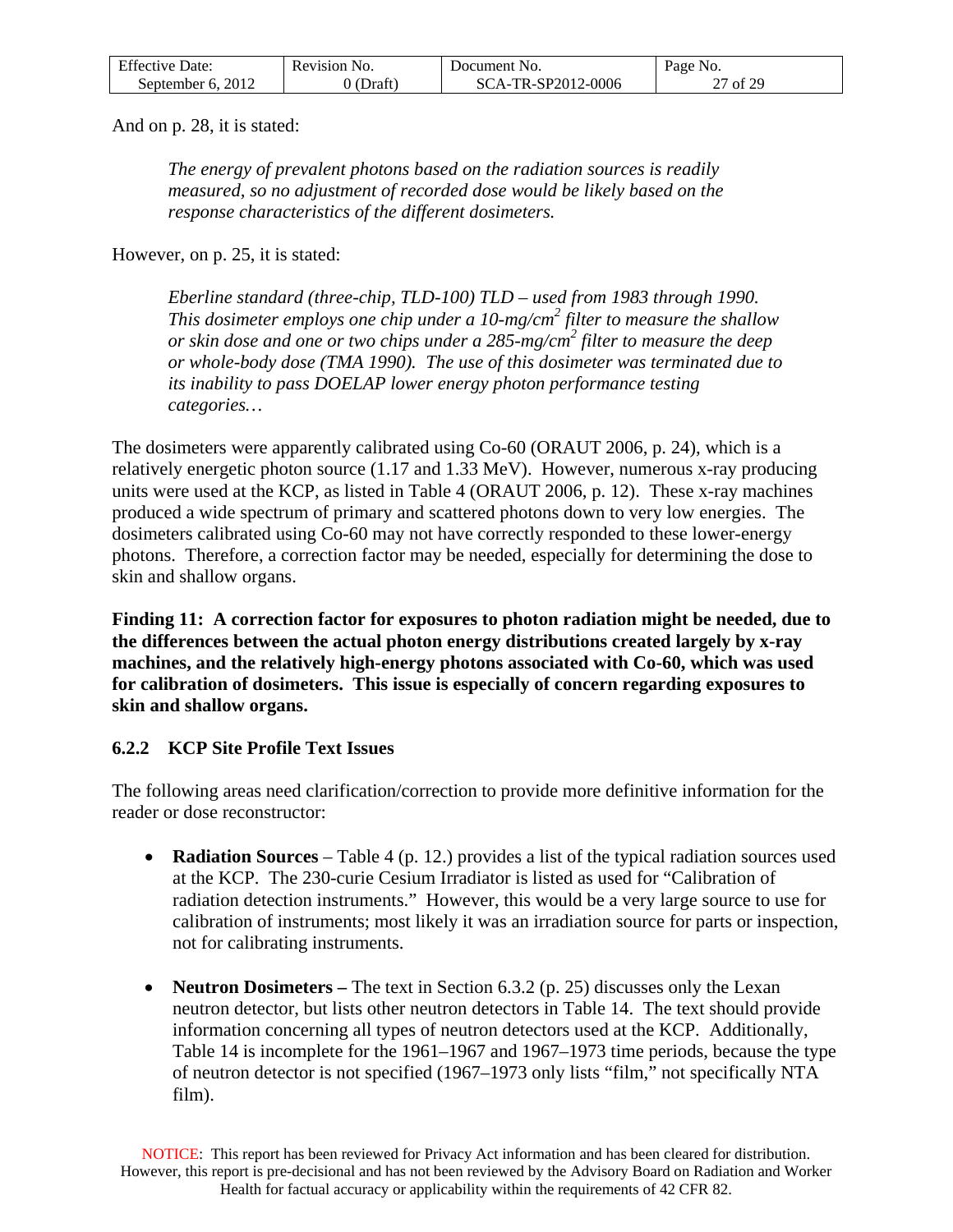| F C<br>Date:<br>Effective | NO.<br>Revision | Jocument<br>NO.              | Page<br>NO.         |
|---------------------------|-----------------|------------------------------|---------------------|
| 2012<br>September         | Jraft           | 2-0006<br>SP2012<br>TR.<br>Δ | $f \Omega$<br>28 of |

- **Shallow Dose Uncertainty** Section 6.5.4 (p. 31) discusses using Tables 19 and 20 for determining the uncertainty for shallow doses. However, Section 6.5.3 recommends an alternative approach for photon dose that is simpler; the KCP site profile should state whether this alternative approach also is applicable to shallow dose.
- **MDL Method not Applicable to Gaps in Records** The last paragraph on page 26 reads:

*Dose reconstructors should use Method 1 if there is sufficient information and only occasional missed doses, and Method 2 if significant doses are zero or missing. Use Method 2 for workers who were monitored with missing or zero recorded dose or who worked in an area or an occupation where positive dose would be expected but was not recorded.* 

The term "missing" in this content refers to the lack of entry in the dose records, or the lack of dose records. Therefore, assigning dose based on Method 2 (MDL of the detector) is scientifically incorrect, because the worker did not wear a monitor, or the results were not recorded. Instead, coworker or adjacent recorded doses in the worker's records should be used to fill this gap.

 **Incorrect Table Reference** – The last paragraph on page 33 of Section 6.6 states "…is to use the organ DCFs for an AP exposure geometry as indicated in Tables 6 and 7." However, Tables 6 and 7 are from Section 3 for occupational medical exposures. It appears that this statement should refer to **Tables 21 and 22** in this section.